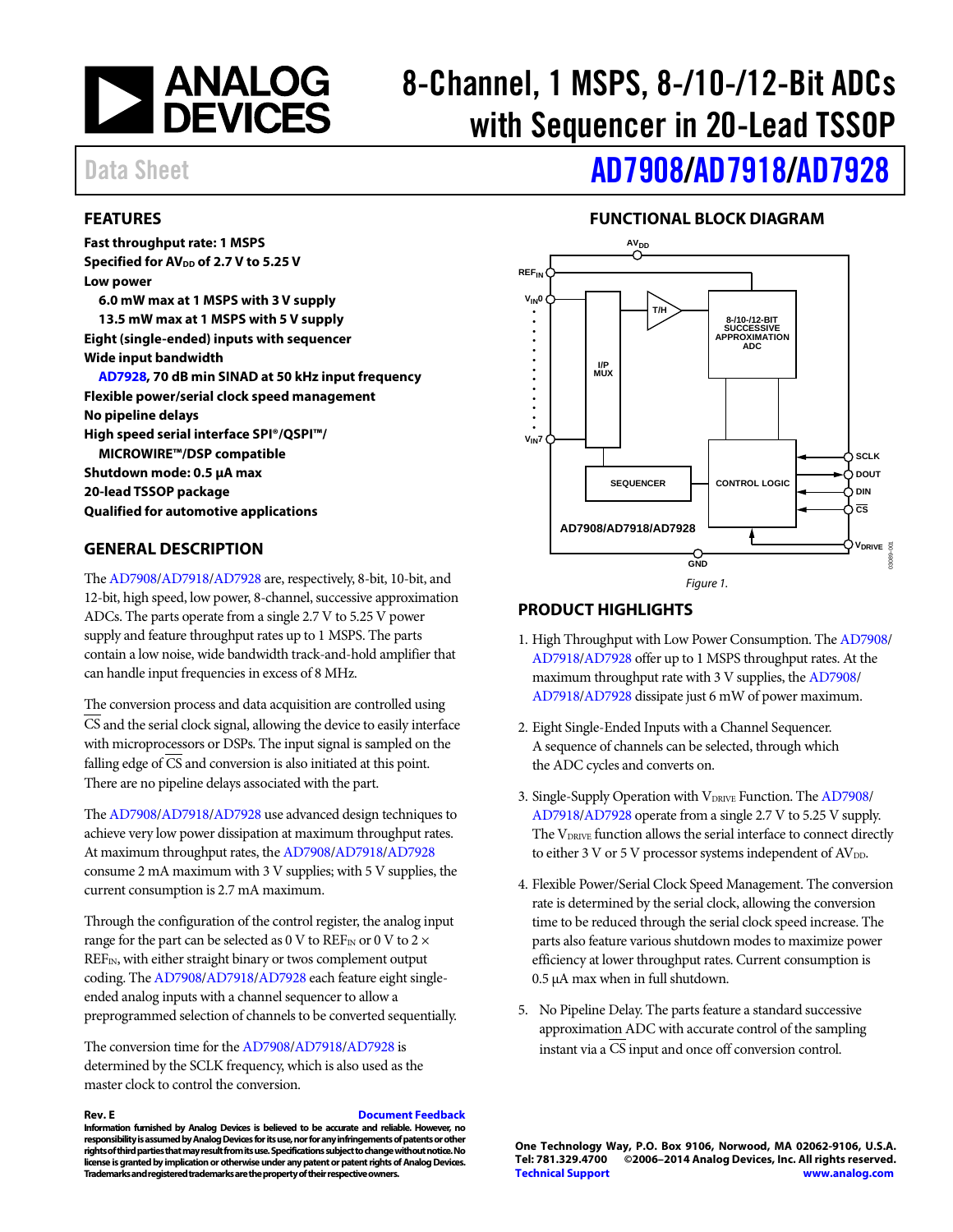# TABLE OF CONTENTS

| Pin Configuration and Function Descriptions 11 |  |
|------------------------------------------------|--|
|                                                |  |
|                                                |  |
|                                                |  |

### <span id="page-1-0"></span>**REVISION HISTORY**

| $1/14$ —Rev. D to Rev. E |  |
|--------------------------|--|
|                          |  |

#### **12/10—Rev. C to Rev. D**

| Added Automotive SINAD and SNR Parameters (Table 1) 3 |  |
|-------------------------------------------------------|--|
| Added Automotive SINAD and SNR Parameters (Table 2) 5 |  |
| Added Automotive SINAD and SNR Parameters (Table 3) 7 |  |
|                                                       |  |
|                                                       |  |
|                                                       |  |

### **11/08—Rev. B to Rev. C** Changes to ESD Parameter, Table 5............................................. 10 **6/06—Rev. A to Rev. B** Updated Format..................................................................Universal Changes to Reference Section....................................................... 21 **9/03—Rev. 0 to Rev. A** Changes to Figure 3........................................................................ 15 Changes to Reference section ....................................................... 18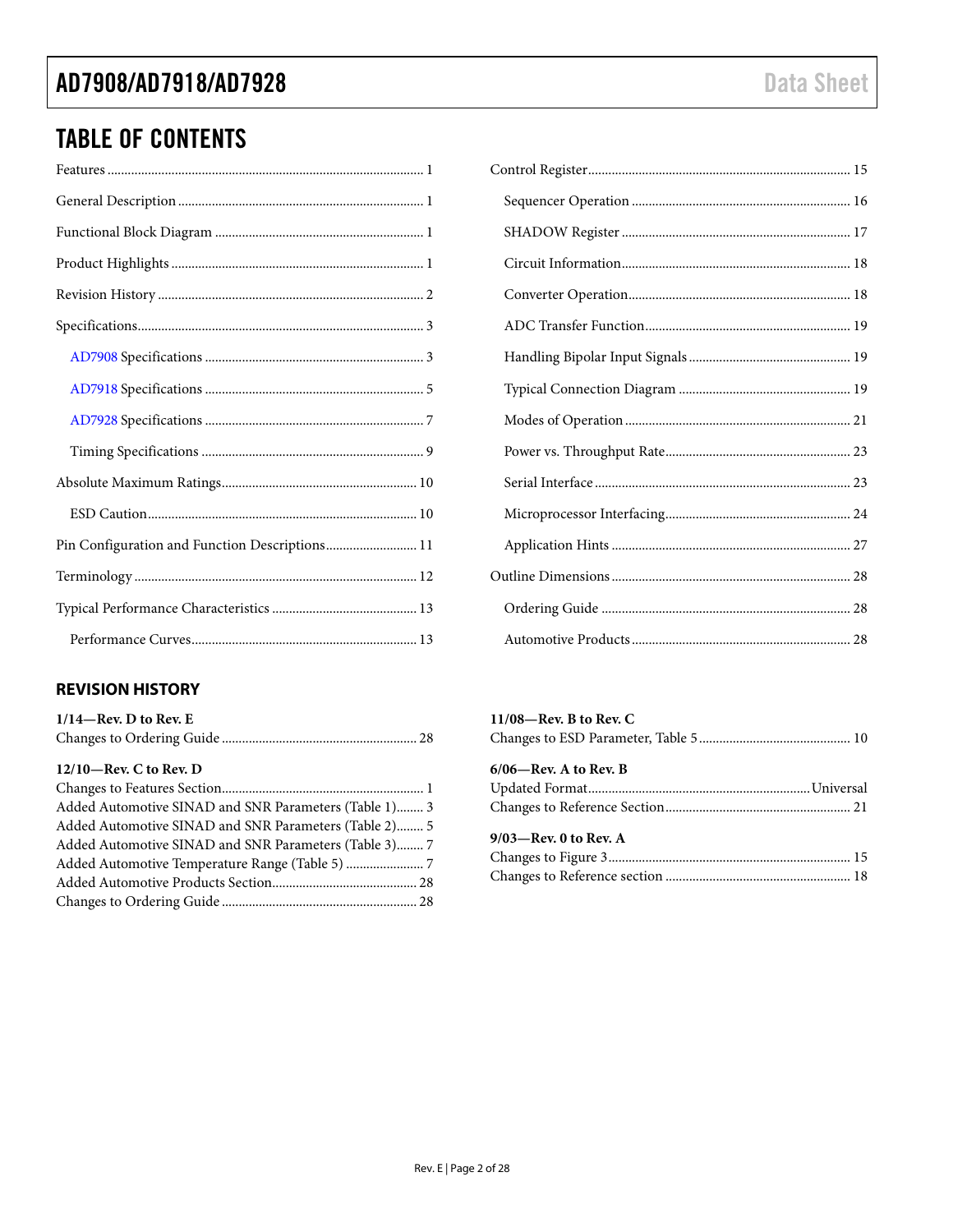## <span id="page-2-0"></span>**SPECIFICATIONS**

### <span id="page-2-1"></span>**[AD7908](http://www.analog.com/ad7908?doc=ad7908_7918_7928.pdf) SPECIFICATIONS**

 $AV_{DD} = V_{DRIVE} = 2.7$  V to 5.25 V,  $REF_{IN} = 2.5$  V,  $f_{SCLK} = 20$  MHz,  $T_A = T_{MIN}$  to  $T_{MAX}$ , unless otherwise noted.

#### **Table 1.**

| <b>Parameter</b>                                    | <b>B</b> Version <sup>1</sup>     | Unit          | <b>Test Conditions/Comments</b>                                              |
|-----------------------------------------------------|-----------------------------------|---------------|------------------------------------------------------------------------------|
| DYNAMIC PERFORMANCE                                 |                                   |               | $f_{IN}$ = 50 kHz sine wave, $f_{SCLK}$ = 20 MHz                             |
| Signal-to-(Noise + Distortion) (SINAD) <sup>2</sup> | 49                                | dB min        | <b>B</b> models                                                              |
|                                                     | 48.5                              | dB min        | W models                                                                     |
| Signal-to-Noise Ratio (SNR) <sup>2</sup>            | 49                                | dB min        | <b>B</b> models                                                              |
|                                                     | 48.5                              | dB min        | W models                                                                     |
| Total Harmonic Distortion (THD) <sup>2</sup>        | $-66$                             | dB max        |                                                                              |
| Peak Harmonic or Spurious Noise (SFDR) <sup>2</sup> | $-64$                             | dB max        |                                                                              |
| Intermodulation Distortion (IMD) <sup>2</sup>       |                                   |               | $fa = 40.1$ kHz, $fb = 41.5$ kHz                                             |
| Second-Order Terms                                  | $-90$                             | dB typ        |                                                                              |
| <b>Third-Order Terms</b>                            | $-90$                             | dB typ        |                                                                              |
| <b>Aperture Delay</b>                               | 10 <sup>°</sup>                   | ns typ        |                                                                              |
| Aperture Jitter                                     | 50                                | ps typ        |                                                                              |
| Channel-to-Channel Isolation <sup>2</sup>           | $-85$                             | dB typ        | $f_{IN} = 400$ kHz                                                           |
| <b>Full Power Bandwidth</b>                         | 8.2                               | MHz typ       | @ 3 dB                                                                       |
|                                                     | 1.6                               | MHz typ       | @ 0.1 dB                                                                     |
| DC ACCURACY <sup>2</sup>                            |                                   |               |                                                                              |
| Resolution                                          | 8                                 | <b>Bits</b>   |                                                                              |
| <b>Integral Nonlinearity</b>                        | ±0.2                              | LSB max       |                                                                              |
| <b>Differential Nonlinearity</b>                    | ±0.2                              | LSB max       | Guaranteed no missed codes to 8 bits                                         |
| 0 V to REF <sub>IN</sub> Input Range                |                                   |               | Straight binary output coding                                                |
| <b>Offset Error</b>                                 | ±0.5                              | LSB max       |                                                                              |
| <b>Offset Error Match</b>                           | ±0.05                             | LSB max       |                                                                              |
| <b>Gain Error</b>                                   | ±0.2                              | LSB max       |                                                                              |
| <b>Gain Error Match</b>                             | ±0.05                             | LSB max       |                                                                              |
| 0 V to $2 \times$ REF <sub>IN</sub> Input Range     |                                   |               | -REF <sub>IN</sub> to +REF <sub>IN</sub> biased about REF <sub>IN</sub> with |
|                                                     |                                   |               | twos complement output coding                                                |
| <b>Positive Gain Error</b>                          | ±0.2                              | LSB max       |                                                                              |
| Positive Gain Error Match                           | $\pm 0.05$                        | LSB max       |                                                                              |
| Zero Code Error                                     | ±0.5                              | LSB max       |                                                                              |
| Zero Code Error Match                               | ±0.1                              | LSB max       |                                                                              |
| Negative Gain Error                                 | ±0.2                              | LSB max       |                                                                              |
| Negative Gain Error Match                           | ±0.05                             | LSB max       |                                                                              |
| <b>ANALOG INPUT</b>                                 |                                   |               |                                                                              |
| Input Voltage Ranges                                | 0 to REFIN                        | V             | RANGE bit set to 1                                                           |
|                                                     | 0 to $2 \times$ REF <sub>IN</sub> | ٧             | RANGE bit set to 0, $AV_{DD}/V_{DRIVE} = 4.75 V$ to<br>5.25V                 |
| DC Leakage Current                                  | ±1                                | µA max        |                                                                              |
| <b>Input Capacitance</b>                            | 20                                | pF typ        |                                                                              |
| REFERENCE INPUT                                     |                                   |               |                                                                              |
| <b>REF</b> IN Input Voltage                         | 2.5                               | v             | ±1% specified performance                                                    |
| DC Leakage Current                                  | ±1                                | µA max        |                                                                              |
| REF <sub>IN</sub> Input Impedance                   | 36                                | $k\Omega$ typ | $f_{SAMPLE} = 1$ MSPS                                                        |
| <b>LOGIC INPUTS</b>                                 |                                   |               |                                                                              |
| Input High Voltage, VINH                            | $0.7 \times V_{DRIVE}$            | V min         |                                                                              |
| Input Low Voltage, VINL                             | $0.3 \times V_{DRIVE}$            | V max         |                                                                              |
| Input Current, I <sub>IN</sub>                      | ±1                                | µA max        | Typically 10 nA, V <sub>IN</sub> = 0 V or V <sub>DRIVE</sub>                 |
| Input Capacitance, CIN <sup>3</sup>                 | 10                                | pF max        |                                                                              |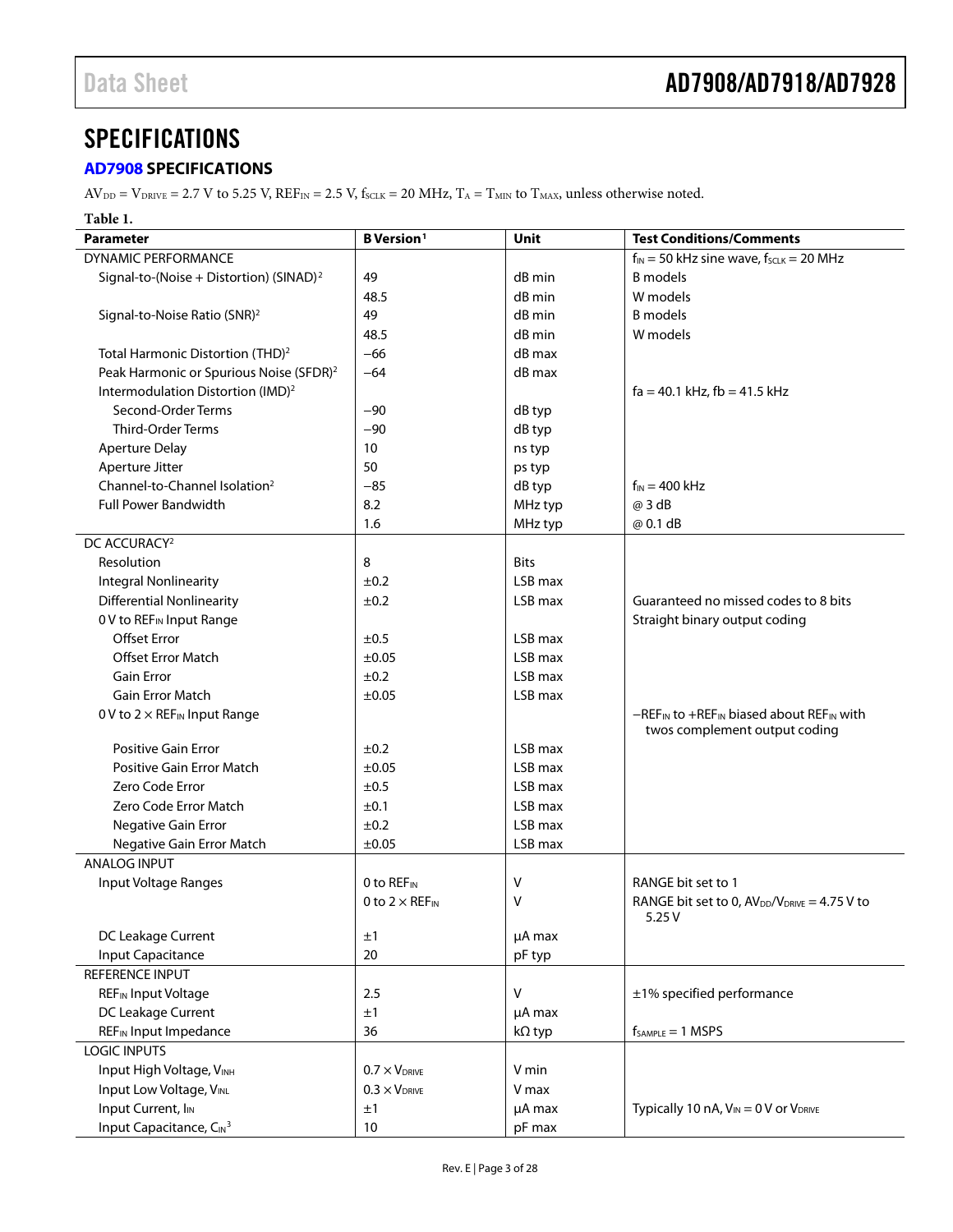<span id="page-3-0"></span>

| <b>Parameter</b>                               | <b>B</b> Version <sup>1</sup> | Unit      | <b>Test Conditions/Comments</b>                               |
|------------------------------------------------|-------------------------------|-----------|---------------------------------------------------------------|
| <b>LOGIC OUTPUTS</b>                           |                               |           |                                                               |
| Output High Voltage, V <sub>OH</sub>           | $V_{DRIVE} - 0.2$             | V min     | $I_{\text{SOURCE}} = 200 \mu A$ , $AV_{DD} = 2.7 V$ to 5.25 V |
| Output Low Voltage, VoL                        | 0.4                           | V max     | $I_{SINK} = 200 \mu A$                                        |
| Floating-State Leakage Current                 | ±1                            | µA max    |                                                               |
| Floating-State Output Capacitance <sup>3</sup> | 10                            | pF max    |                                                               |
| <b>Output Coding</b>                           | Straight (natural) binary     |           | Coding bit set to 1                                           |
|                                                | Twos complement               |           | Coding bit set to 0                                           |
| <b>CONVERSION RATE</b>                         |                               |           |                                                               |
| <b>Conversion Time</b>                         | 800                           | ns max    | 16 SCLK cycles with SCLK at 20 MHz                            |
| Track-and-Hold Acquisition Time                | 300                           | ns max    | Sine wave input                                               |
|                                                | 300                           | ns max    | Full-scale step input                                         |
| Throughput Rate                                | $\mathbf{1}$                  | MSPS max  | See Serial Interface section                                  |
| <b>POWER REOUIREMENTS</b>                      |                               |           |                                                               |
| <b>AV</b> <sub>DD</sub>                        | 2.7/5.25                      | V min/max |                                                               |
| <b>VDRIVE</b>                                  | 2.7/5.25                      | V min/max |                                                               |
| $\text{L}^4$                                   |                               |           | Digital inputs = $0 \text{ V}$ or $V_{DRIVE}$                 |
| Normal Mode (Static)                           | 600                           | µA typ    | AV <sub>DD</sub> = 2.7 V to 5.25 V, SCLK On or Off            |
| Normal Mode (Operational)                      | 2.7                           | mA max    | $AV_{DD} = 4.75 V$ to 5.25 V, $f_{SCLK} = 20 MHz$             |
|                                                | $\overline{2}$                | mA max    | $AV_{DD} = 2.7 V$ to 3.6 V, $f_{SCLK} = 20 MHz$               |
| Using Auto Shutdown Mode                       | 960                           | µA typ    | $f_{sAMPIF} = 250$ kSPS                                       |
|                                                | 0.5                           | µA max    | (Static)                                                      |
| <b>Full Shutdown Mode</b>                      | 0.5                           | µA max    | SCLK on or off (20 nA typ)                                    |
| Power Dissipation <sup>4</sup>                 |                               |           |                                                               |
| Normal Mode (Operational)                      | 13.5                          | mW max    | $AV_{DD} = 5 V$ , f <sub>SCLK</sub> = 20 MHz                  |
|                                                | 6                             | mW max    | $AV_{DD} = 3 V$ , f <sub>SCLK</sub> = 20 MHz                  |
| Auto Shutdown Mode (Static)                    | 2.5                           | µW max    | $AV_{DD} = 5V$                                                |
|                                                | 1.5                           | µW max    | $AVDD = 3 V$                                                  |
| <b>Full Shutdown Mode</b>                      | 2.5                           | µW max    | $AV_{DD} = 5V$                                                |
|                                                | 1.5                           | µW max    | $AVDD = 3 V$                                                  |

<sup>1</sup> Temperature ranges as follows: B version: −40°C to +85°C.

<sup>2</sup> Se[e Terminology](#page-11-0) section.

<sup>3</sup> Sample tested @ 25°C to ensure compliance.

<sup>4</sup> Se[e Power vs. Throughput Rate s](#page-22-2)ection.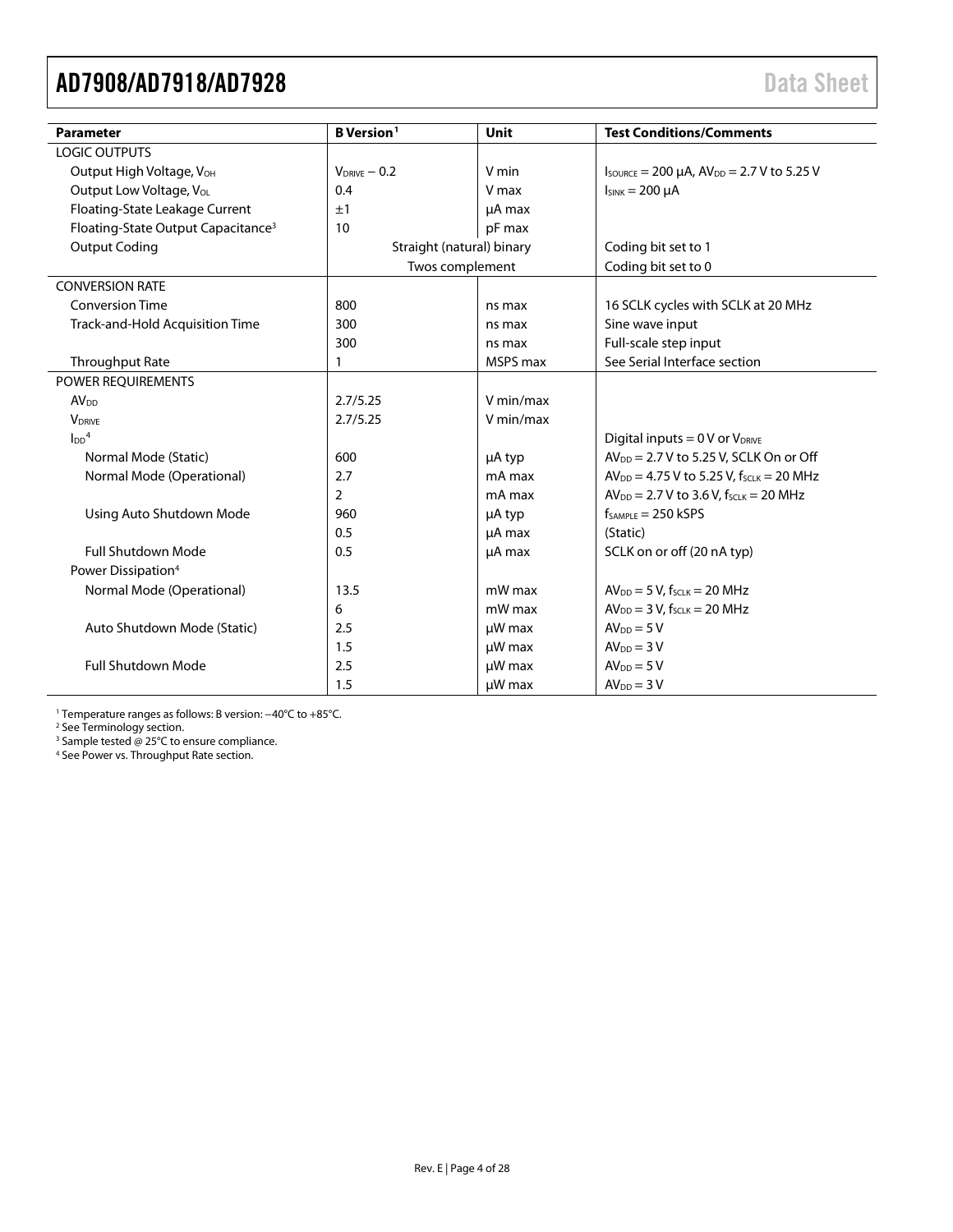#### <span id="page-4-0"></span>**[AD7918](http://www.analog.com/ad7918?doc=ad7908_7918_7928.pdf) SPECIFICATIONS**

 $AV_{DD} = V_{DRIVE} = 2.7 V$  to 5.25 V,  $REF_{IN} = 2.5 V$ ,  $f_{SCLK} = 20 MHz$ ,  $T_A = T_{MIN}$  to  $T_{MAX}$ , unless otherwise noted.

#### **Table 2.**

| Parameter                                           | <b>B</b> Version <sup>1</sup>     | Unit        | <b>Test Conditions/Comments</b>                                            |
|-----------------------------------------------------|-----------------------------------|-------------|----------------------------------------------------------------------------|
| DYNAMIC PERFORMANCE                                 |                                   |             | $f_{IN}$ = 50 kHz sine wave, $f_{SCLR}$ = 20 MHz                           |
| Signal-to-(Noise + Distortion) (SINAD) <sup>2</sup> | 61                                | dB min      | <b>B</b> models                                                            |
|                                                     | 60.5                              | dB min      | W models                                                                   |
| Signal-to-Noise Ratio (SNR) <sup>2</sup>            | 61                                | dB min      | <b>B</b> models                                                            |
|                                                     | 60.5                              | dB min      | W models                                                                   |
| Total Harmonic Distortion (THD) <sup>2</sup>        | $-72$                             | dB max      |                                                                            |
| Peak Harmonic or Spurious Noise (SFDR) <sup>2</sup> | $-74$                             | dB max      |                                                                            |
| Intermodulation Distortion (IMD) <sup>2</sup>       |                                   |             | $fa = 40.1$ kHz, $fb = 41.5$ kHz                                           |
| Second-Order Terms                                  | $-90$                             | dB typ      |                                                                            |
| <b>Third-Order Terms</b>                            | $-90$                             | dB typ      |                                                                            |
| <b>Aperture Delay</b>                               | 10                                | ns typ      |                                                                            |
| Aperture Jitter                                     | 50                                | ps typ      |                                                                            |
| Channel-to-Channel Isolation <sup>2</sup>           | $-85$                             | dB typ      | $f_{IN} = 400$ kHz                                                         |
| <b>Full Power Bandwidth</b>                         | 8.2                               | MHz typ     | @ 3 dB                                                                     |
|                                                     | 1.6                               | MHz typ     | @ 0.1 dB                                                                   |
| DC ACCURACY <sup>2</sup>                            |                                   |             |                                                                            |
| Resolution                                          | 10                                | <b>Bits</b> |                                                                            |
| <b>Integral Nonlinearity</b>                        | ±0.5                              | LSB max     |                                                                            |
| <b>Differential Nonlinearity</b>                    | ±0.5                              | LSB max     | Guaranteed no missed codes to 10 bits                                      |
| 0 V to REF <sub>IN</sub> Input Range                |                                   |             | Straight binary output coding                                              |
| <b>Offset Error</b>                                 | ±2                                | LSB max     |                                                                            |
| Offset Error Match                                  | ±0.2                              | LSB max     |                                                                            |
| Gain Error                                          | ±0.5                              | LSB max     |                                                                            |
| Gain Error Match                                    | ±0.2                              | LSB max     |                                                                            |
| 0 V to $2 \times$ REF <sub>IN</sub> Input Range     |                                   |             | $-REF_{IN}$ to +REF <sub>IN</sub> biased about REF <sub>IN</sub> with twos |
|                                                     |                                   |             | complement output coding                                                   |
| <b>Positive Gain Error</b>                          | ±0.5                              | LSB max     |                                                                            |
| Positive Gain Error Match                           | ±0.2                              | LSB max     |                                                                            |
| Zero Code Error                                     | ±2                                | LSB max     |                                                                            |
| Zero Code Error Match                               | ±0.2                              | LSB max     |                                                                            |
| Negative Gain Error                                 | ±0.5                              | LSB max     |                                                                            |
| Negative Gain Error Match                           | ±0.2                              | LSB max     |                                                                            |
| <b>ANALOG INPUT</b>                                 |                                   |             |                                                                            |
| Input Voltage Ranges                                | 0 to REF <sub>IN</sub>            | v           | RANGE bit set to 1                                                         |
|                                                     | 0 to $2 \times$ REF <sub>IN</sub> | v           | RANGE bit set to 0, $AV_{DD}/V_{DRIVE} = 4.75 V$ to 5.25 V                 |
| DC Leakage Current                                  | ±1                                | µA max      |                                                                            |
| Input Capacitance                                   | 20                                | pF typ      |                                                                            |
| REFERENCE INPUT                                     |                                   |             |                                                                            |
| <b>REF<sub>IN</sub></b> Input Voltage               | 2.5                               | ٧           | ±1% specified performance                                                  |
| DC Leakage Current                                  | ±1                                | µA max      |                                                                            |
| REF <sub>IN</sub> Input Impedance                   | 36                                | kΩ typ      | $f_{SAMPLE} = 1$ MSPS                                                      |
| <b>LOGIC INPUTS</b>                                 |                                   |             |                                                                            |
| Input High Voltage, VINH                            | $0.7 \times V_{DRIVE}$            | V min       |                                                                            |
| Input Low Voltage, VINL                             | $0.3 \times V_{DRIVE}$            | V max       |                                                                            |
| Input Current, I <sub>IN</sub>                      | ±1                                | µA max      | Typically 10 nA, $V_{IN} = 0$ V or $V_{DRIVE}$                             |
| Input Capacitance, CIN <sup>3</sup>                 | 10                                | pF max      |                                                                            |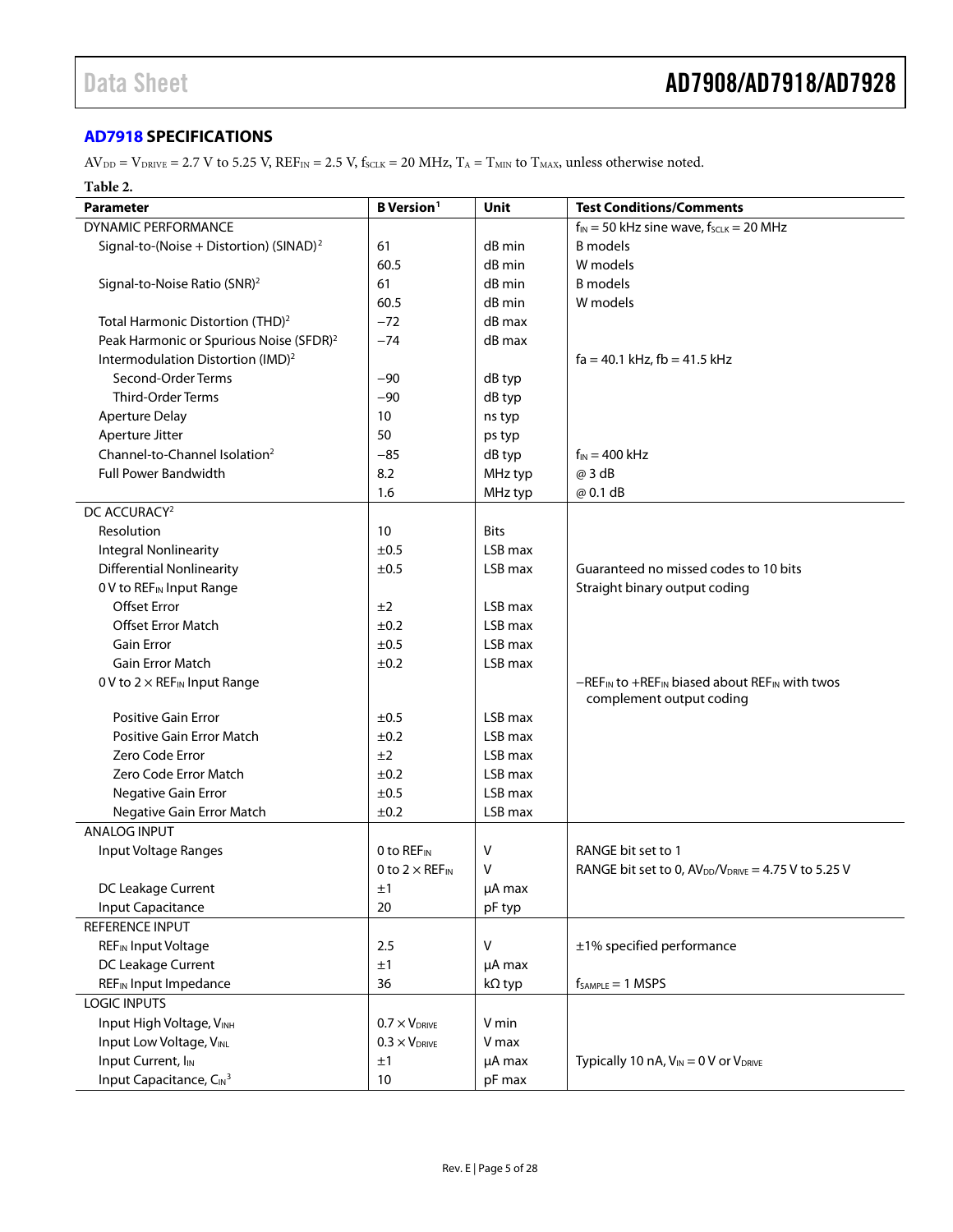<span id="page-5-0"></span>

| <b>Parameter</b>                               | <b>B</b> Version <sup>1</sup> | <b>Unit</b> | <b>Test Conditions/Comments</b>                               |
|------------------------------------------------|-------------------------------|-------------|---------------------------------------------------------------|
| <b>LOGIC OUTPUTS</b>                           |                               |             |                                                               |
| Output High Voltage, V <sub>OH</sub>           | $V_{DRIVE} - 0.2$             | V min       | $I_{\text{SOWRCE}} = 200 \mu A$ , $AV_{DD} = 2.7 V$ to 5.25 V |
| Output Low Voltage, VoL                        | 0.4                           | V max       | $I_{SINK} = 200 \mu A$                                        |
| Floating-State Leakage Current                 | ±1                            | µA max      |                                                               |
| Floating-State Output Capacitance <sup>3</sup> | 10                            | pF max      |                                                               |
| <b>Output Coding</b>                           | Straight (natural) binary     |             | Coding bit set to 1                                           |
|                                                | Twos complement               |             | Coding bit set to 0                                           |
| <b>CONVERSION RATE</b>                         |                               |             |                                                               |
| <b>Conversion Time</b>                         | 800                           | ns max      | 16 SCLK cycles with SCLK at 20 MHz                            |
| Track-and-Hold Acquisition Time                | 300                           | ns max      | Sine wave input                                               |
|                                                | 300                           | ns max      | Full-scale step input                                         |
| <b>Throughput Rate</b>                         | $\mathbf{1}$                  | MSPS max    | See Serial Interface section                                  |
| POWER REQUIREMENTS                             |                               |             |                                                               |
| <b>AV<sub>DD</sub></b>                         | 2.7/5.25                      | V min/max   |                                                               |
| <b>V</b> <sub>DRIVE</sub>                      | 2.7/5.25                      | V min/max   |                                                               |
| $\text{LDD}^4$                                 |                               |             | Digital inputs = $0 \vee$ or $V_{DRIVE}$                      |
| Normal Mode (Static)                           | 600                           | µA typ      | $AV_{DD} = 2.7 V$ to 5.25 V, SCLK on or off                   |
| Normal Mode (Operational)                      | 2.7                           | mA max      | $AV_{DD} = 4.75 V$ to 5.25 V, fscLK = 20 MHz                  |
|                                                | $\overline{2}$                | mA max      | $AV_{DD} = 2.7 V$ to 3.6 V, $f_{SCLK} = 20 MHz$               |
| Using Auto Shutdown Mode                       | 960                           | µA typ      | $f_{SAMPLE} = 250$ kSPS                                       |
|                                                | 0.5                           | µA max      | (Static)                                                      |
| <b>Full Shutdown Mode</b>                      | 0.5                           | µA max      | SCLK on or off (20 nA typ)                                    |
| Power Dissipation <sup>4</sup>                 |                               |             |                                                               |
| Normal Mode (Operational)                      | 13.5                          | mW max      | $AV_{DD} = 5 V$ , f <sub>SCLK</sub> = 20 MHz                  |
|                                                | 6                             | mW max      | $AV_{DD} = 3 V$ , f <sub>SCLK</sub> = 20 MHz                  |
| Auto Shutdown Mode (Static)                    | 2.5                           | $\mu$ W max | $AVDD = 5 V$                                                  |
|                                                | 1.5                           | µW max      | $AVDD = 3 V$                                                  |
| <b>Full Shutdown Mode</b>                      | 2.5                           | µW max      | $AVDD = 5 V$                                                  |
|                                                | 1.5                           | µW max      | $AVDD = 3 V$                                                  |

<sup>1</sup> Temperature ranges as follows: B version: -40°C to +85°C.

<sup>2</sup> Se[e Terminology](#page-11-0) section.

<sup>3</sup> Sample tested @ 25°C to ensure compliance.

<sup>4</sup> See Power [vs. Throughput](#page-22-2) Rate section.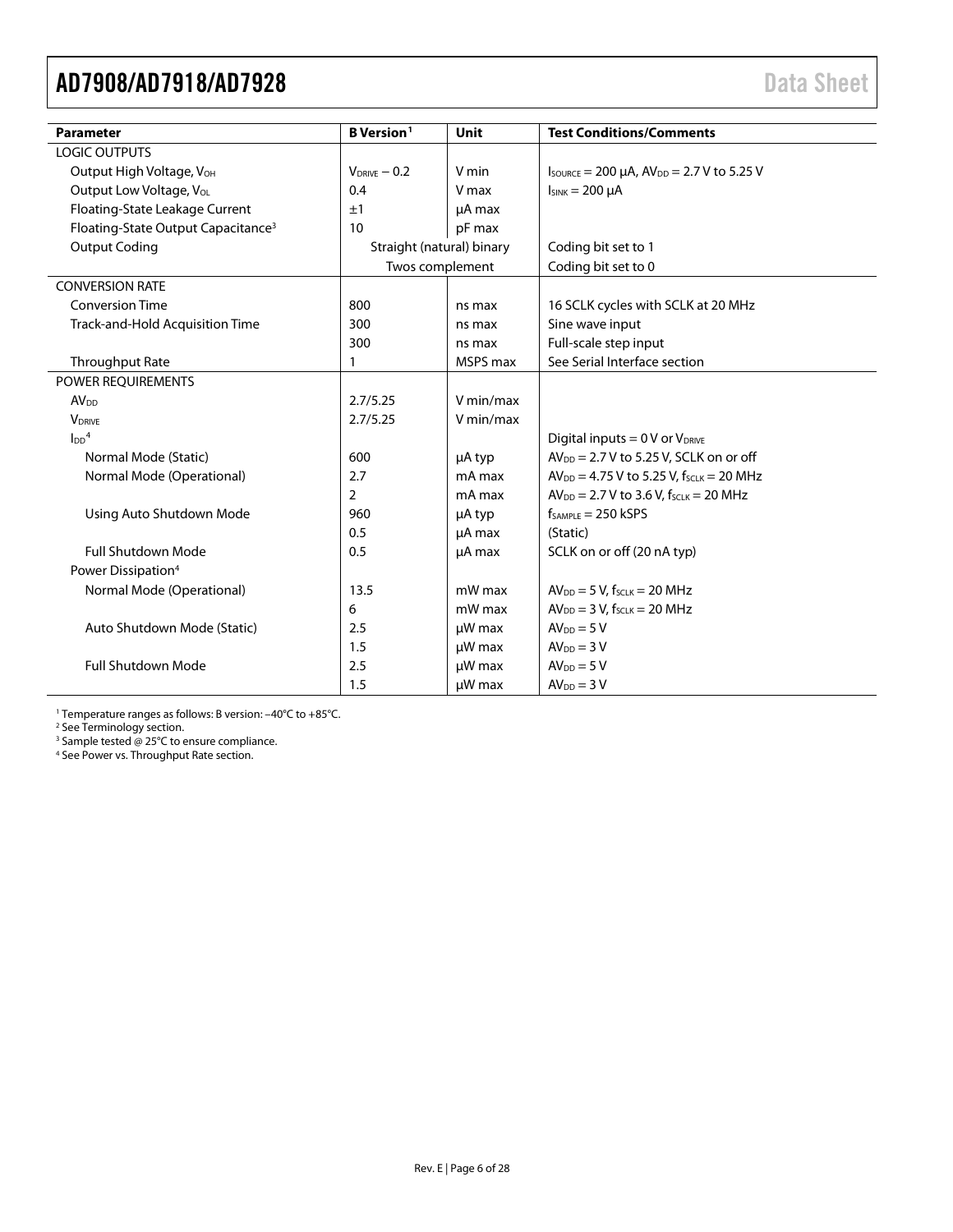#### <span id="page-6-0"></span>**[AD7928](http://www.analog.com/ad7928?doc=AD7908_7918_7928.pdf) SPECIFICATIONS**

 $A_{\text{VDD}} = V_{\text{DRIVE}} = 2.7 \text{ V}$  to 5.25 V,  $\text{REF}_{\text{IN}} = 2.5 \text{ V}$ ,  $f_{\text{SCLK}} = 20 \text{ MHz}$ ,  $T_A = T_{\text{MIN}}$  to  $T_{\text{MAX}}$ , unless otherwise noted.

#### **Table 3.**

| <b>Parameter</b>                                    | <b>B</b> Version <sup>1</sup>     | <b>Unit</b>   | <b>Test Conditions/Comments</b>                                                   |
|-----------------------------------------------------|-----------------------------------|---------------|-----------------------------------------------------------------------------------|
| DYNAMIC PERFORMANCE                                 |                                   |               | $f_{IN}$ = 50 kHz sine wave, $f_{SCLR}$ = 20 MHz                                  |
| Signal-to-(Noise + Distortion) (SINAD) <sup>2</sup> | 70                                | dB min        | @ 5 V, B models                                                                   |
|                                                     | 69.5                              | dB min        | @ 5 V, W models                                                                   |
|                                                     | 69                                | dB min        | @ 3 V typically 70 dB                                                             |
| Signal-to-Noise Ratio (SNR) <sup>2</sup>            | 70                                | dB min        | <b>B</b> models                                                                   |
|                                                     | 69.5                              | dB min        | W models                                                                          |
| Total Harmonic Distortion (THD) <sup>2</sup>        | $-77$                             | dB max        | @ 5 V typically -84 dB                                                            |
|                                                     | $-73$                             | dB max        | @ 3 V typically -77 dB                                                            |
| Peak Harmonic or Spurious Noise                     | $-78$                             | dB max        | @ 5 V typically -86 dB                                                            |
| (SFDR) <sup>2</sup>                                 | $-76$                             | dB max        | @ 3 V typically -80 dB                                                            |
| Intermodulation Distortion (IMD) <sup>2</sup>       |                                   |               | $fa = 40.1$ kHz, $fb = 41.5$ kHz                                                  |
| Second-Order Terms                                  | $-90$                             | dB typ        |                                                                                   |
| <b>Third-Order Terms</b>                            | $-90$                             | dB typ        |                                                                                   |
| <b>Aperture Delay</b>                               | 10                                | ns typ        |                                                                                   |
| Aperture Jitter                                     | 50                                | ps typ        |                                                                                   |
| Channel-to-Channel Isolation <sup>2</sup>           | $-85$                             | dB typ        | $f_{IN}$ = 400 kHz                                                                |
| <b>Full Power Bandwidth</b>                         | 8.2                               | MHz typ       | @ 3 dB                                                                            |
|                                                     | 1.6                               | MHz typ       | @ 0.1 dB                                                                          |
| DC ACCURACY <sup>2</sup>                            |                                   |               |                                                                                   |
| Resolution                                          | 12                                | <b>Bits</b>   |                                                                                   |
| <b>Integral Nonlinearity</b>                        | ±1                                | LSB max       |                                                                                   |
| <b>Differential Nonlinearity</b>                    | $-0.9/+1.5$                       | LSB max       | Guaranteed no missed codes to 12 bits                                             |
| 0 V to REF <sub>IN</sub> Input Range                |                                   |               | Straight binary output coding                                                     |
| <b>Offset Error</b>                                 | ±8                                | LSB max       | Typically ±0.5 LSB                                                                |
| <b>Offset Error Match</b>                           | ±0.5                              | LSB max       |                                                                                   |
| <b>Gain Error</b>                                   | ±1.5                              | LSB max       |                                                                                   |
| <b>Gain Error Match</b>                             | ±0.5                              | LSB max       |                                                                                   |
| 0 V to $2 \times$ REF <sub>IN</sub> Input Range     |                                   |               | -REF <sub>IN</sub> to +REF <sub>IN</sub> biased about REF <sub>IN</sub> with twos |
|                                                     |                                   |               | complement output coding                                                          |
| <b>Positive Gain Error</b>                          | ±1.5                              | LSB max       |                                                                                   |
| Positive Gain Error Match                           | ±0.5                              | LSB max       |                                                                                   |
| Zero Code Error                                     | ±8                                | LSB max       | Typically ±0.8 LSB                                                                |
| Zero Code Error Match                               | ±0.5                              | LSB max       |                                                                                   |
| Negative Gain Error                                 | ±1                                | LSB max       |                                                                                   |
| Negative Gain Error Match                           | ±0.5                              | LSB max       |                                                                                   |
| ANALOG INPUT                                        |                                   |               |                                                                                   |
| Input Voltage Ranges                                | 0 to REFIN                        | V             | RANGE bit set to 1                                                                |
|                                                     | 0 to $2 \times$ REF <sub>IN</sub> | V             | RANGE bit set to 0, $AV_{DD}/V_{DRIVE} = 4.75 V$ to 5.25 V                        |
| DC Leakage Current                                  | ±1                                | µA max        |                                                                                   |
| <b>Input Capacitance</b>                            | 20                                | pF typ        |                                                                                   |
| <b>REFERENCE INPUT</b>                              |                                   |               |                                                                                   |
| REF <sub>IN</sub> Input Voltage                     | 2.5                               | V             | ±1% specified performance                                                         |
| DC Leakage Current                                  | ±1                                | µA max        |                                                                                   |
| REF <sub>IN</sub> Input Impedance                   | 36                                | $k\Omega$ typ | $f_{SAMPLE} = 1$ MSPS                                                             |
| <b>LOGIC INPUTS</b>                                 |                                   |               |                                                                                   |
| Input High Voltage, VINH                            | $0.7 \times V_{DRIVE}$            | V min         |                                                                                   |
| Input Low Voltage, VINL                             | $0.3 \times V_{DRIVE}$            | V max         |                                                                                   |
| Input Current, I <sub>IN</sub>                      | ±1                                | µA max        | Typically 10 nA, $V_{IN} = 0$ V or $V_{DRIVE}$                                    |
| Input Capacitance, CIN <sup>3</sup>                 | 10                                | pF max        |                                                                                   |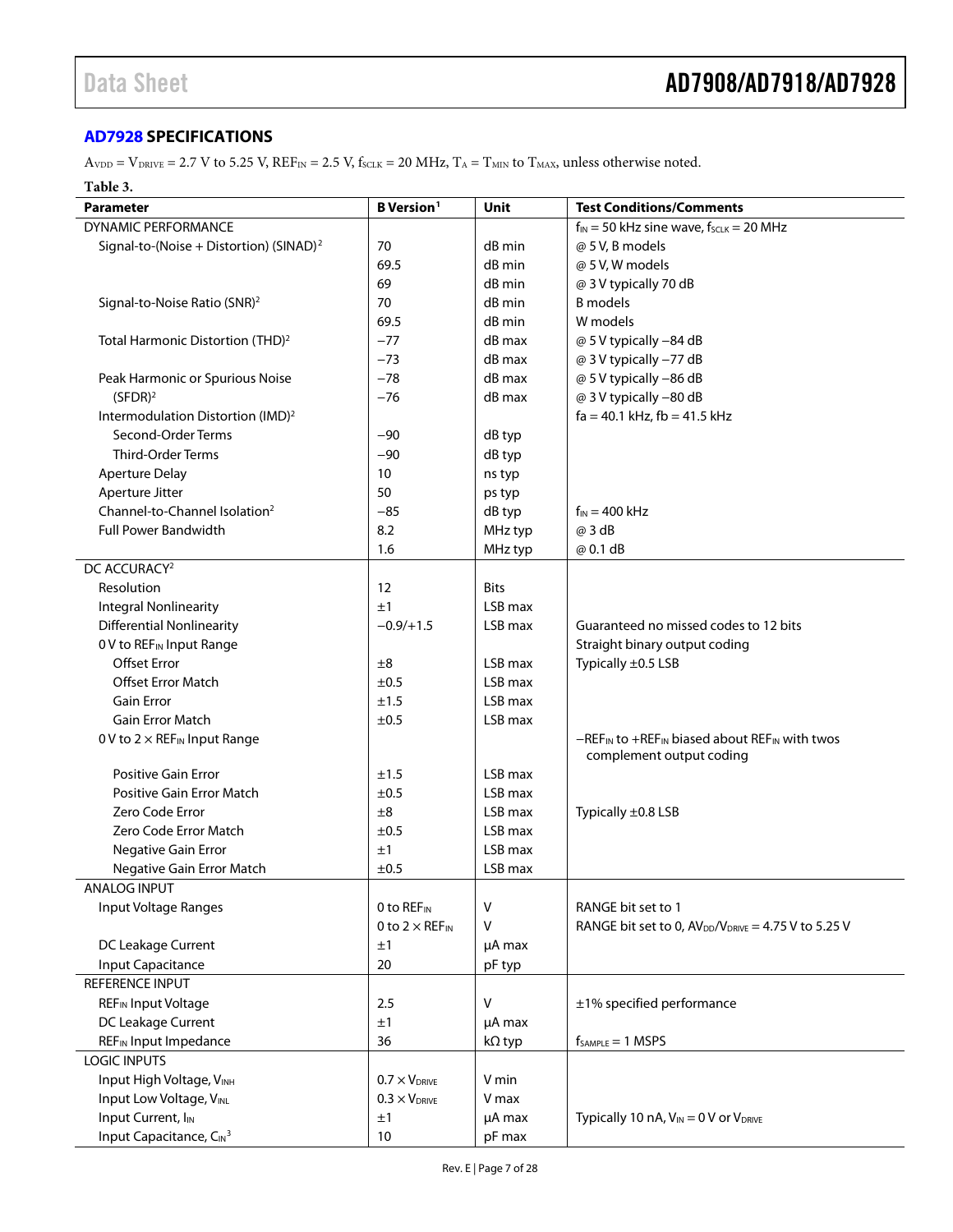<span id="page-7-0"></span>

| <b>Parameter</b>                               | <b>B</b> Version <sup>1</sup> | <b>Unit</b> | <b>Test Conditions/Comments</b>                               |
|------------------------------------------------|-------------------------------|-------------|---------------------------------------------------------------|
| <b>LOGIC OUTPUTS</b>                           |                               |             |                                                               |
| Output High Voltage, V <sub>OH</sub>           | $V_{DRIVE} - 0.2$             | V min       | $I_{\text{SOWRCE}} = 200 \mu A$ , $AV_{DD} = 2.7 V$ to 5.25 V |
| Output Low Voltage, VoL                        | 0.4                           | V max       | $I_{SINK} = 200 \mu A$                                        |
| Floating-State Leakage Current                 | ±1                            | µA max      |                                                               |
| Floating-State Output Capacitance <sup>3</sup> | 10                            | pF max      |                                                               |
| <b>Output Coding</b>                           | Straight (natural) binary     |             | Coding bit set to 1                                           |
|                                                | Twos complement               |             | Coding bit set to 0                                           |
| <b>CONVERSION RATE</b>                         |                               |             |                                                               |
| <b>Conversion Time</b>                         | 800                           | ns max      | 16 SCLK cycles with SCLK at 20 MHz                            |
| Track-and-Hold Acquisition Time                | 300                           | ns max      | Sine wave input                                               |
|                                                | 300                           | ns max      | Full-scale step input                                         |
| <b>Throughput Rate</b>                         | $\mathbf{1}$                  | MSPS max    | See Serial Interface section                                  |
| POWER REQUIREMENTS                             |                               |             |                                                               |
| <b>AV<sub>DD</sub></b>                         | 2.7/5.25                      | V min/max   |                                                               |
| <b>V</b> <sub>DRIVE</sub>                      | 2.7/5.25                      | V min/max   |                                                               |
| $\text{LDD}^4$                                 |                               |             | Digital inputs = $0 \vee$ or $V_{DRIVE}$                      |
| Normal Mode (Static)                           | 600                           | µA typ      | $AV_{DD} = 2.7 V$ to 5.25 V, SCLK on or off                   |
| Normal Mode (Operational)                      | 2.7                           | mA max      | $AV_{DD} = 4.75 V$ to 5.25 V, fscLK = 20 MHz                  |
|                                                | $\overline{2}$                | mA max      | $AV_{DD} = 2.7 V$ to 3.6 V, $f_{SCLK} = 20 MHz$               |
| Using Auto Shutdown Mode                       | 960                           | µA typ      | $f_{SAMPLE} = 250$ kSPS                                       |
|                                                | 0.5                           | µA max      | (Static)                                                      |
| <b>Full Shutdown Mode</b>                      | 0.5                           | µA max      | SCLK on or off (20 nA typ)                                    |
| Power Dissipation <sup>4</sup>                 |                               |             |                                                               |
| Normal Mode (Operational)                      | 13.5                          | mW max      | $AV_{DD} = 5 V$ , f <sub>SCLK</sub> = 20 MHz                  |
|                                                | 6                             | mW max      | $AV_{DD} = 3 V$ , f <sub>SCLK</sub> = 20 MHz                  |
| Auto Shutdown Mode (Static)                    | 2.5                           | $\mu$ W max | $AVDD = 5 V$                                                  |
|                                                | 1.5                           | µW max      | $AVDD = 3 V$                                                  |
| <b>Full Shutdown Mode</b>                      | 2.5                           | µW max      | $AVDD = 5 V$                                                  |
|                                                | 1.5                           | µW max      | $AVDD = 3 V$                                                  |

<sup>1</sup> Temperature ranges as follows: B Version: −40°C to +85°C.

<sup>2</sup> Se[e Terminology](#page-11-0) section.

<sup>3</sup> Sample tested @ 25°C to ensure compliance.

<sup>4</sup> Se[e Power vs. Throughput Rate s](#page-22-2)ection.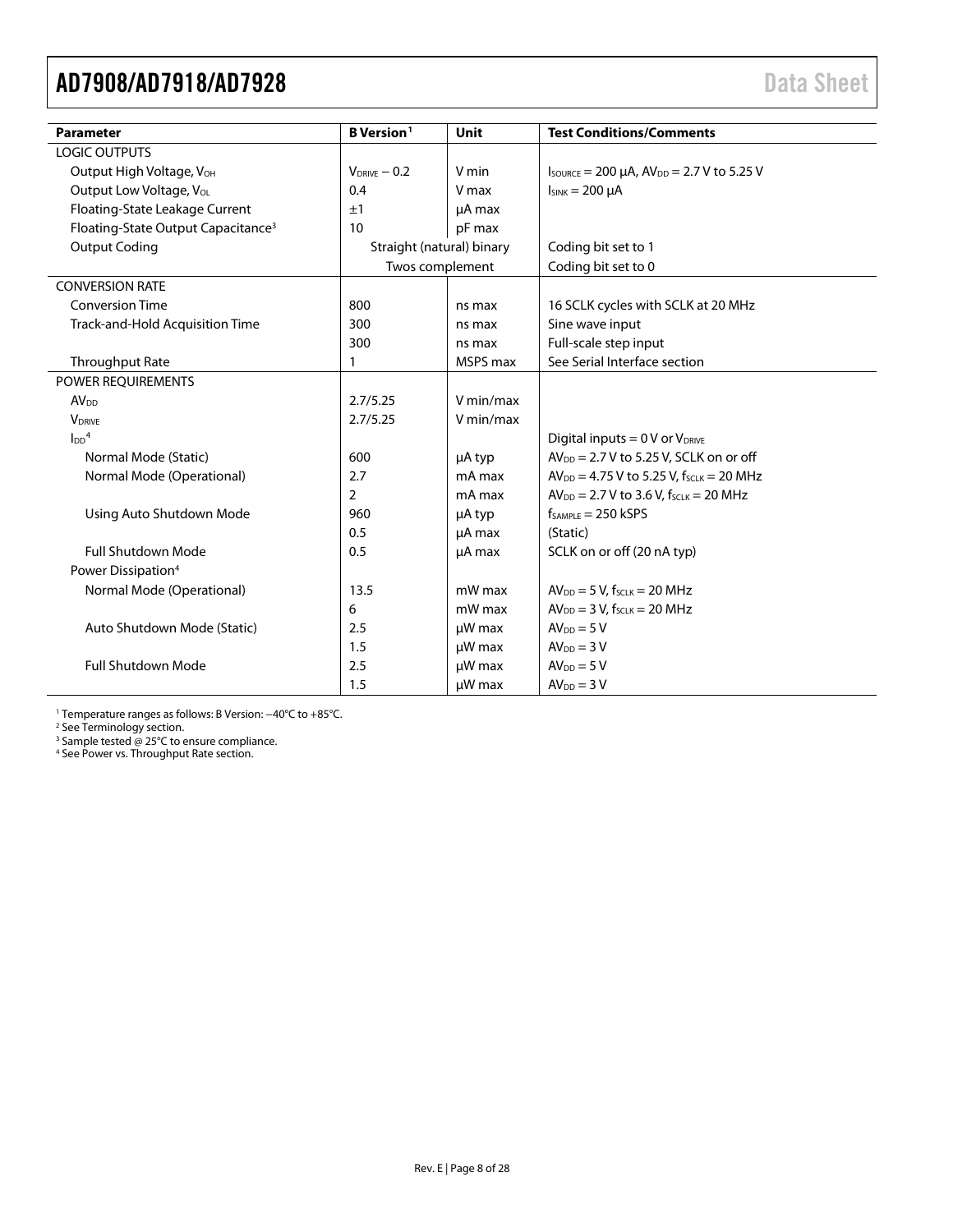#### <span id="page-8-0"></span>**TIMING SPECIFICATIONS**

 $AV_{DD} = 2.7$  V to 5.25 V,  $V_{DRIVE} \le AV_{DD}$ ,  $REF_{IN} = 2.5$  V,  $T_A = T_{MIN}$  to  $T_{MAX}$ , unless otherwise noted.<sup>1</sup>

| abie |
|------|
|      |

|                    | Limit at T <sub>MIN</sub> , T <sub>MAX</sub> AD7908/AD7918/AD7928 |                      |            |                                                                                                 |
|--------------------|-------------------------------------------------------------------|----------------------|------------|-------------------------------------------------------------------------------------------------|
| <b>Parameter</b>   | $AV_{DD} = 3 V$                                                   | $AV_{DD} = 5V$       | Unit       | <b>Description</b>                                                                              |
| $f_{SCLK}^2$       | 10                                                                | 10                   | kHz min    |                                                                                                 |
|                    | 20                                                                | 20                   | MHz max    |                                                                                                 |
| <b>t</b> CONVERT   | $16 \times t_{SCLK}$                                              | $16 \times t_{SCLK}$ |            |                                                                                                 |
| tQUIET             | 50                                                                | 50                   | ns min     | Minimum quiet time required between $\overline{CS}$ rising edge and start of<br>next conversion |
| t <sub>2</sub>     | 10                                                                | 10                   | ns min     | CS to SCLK setup time                                                                           |
| $t_3$ <sup>3</sup> | 35                                                                | 30                   | ns max     | Delay from CS until DOUT three-state disabled                                                   |
| $t_4$ <sup>3</sup> | 40                                                                | 40                   | ns max     | Data access time after SCLK falling edge                                                        |
| t <sub>5</sub>     | $0.4 \times t$ <sub>SCLK</sub>                                    | $0.4 \times t$ SCLK  | ns min     | SCLK low pulse width                                                                            |
| t <sub>6</sub>     | $0.4 \times t$ <sub>SCLK</sub>                                    | $0.4 \times t$ SCLK  | ns min     | SCLK high pulse width                                                                           |
| t7                 | 10                                                                | 10                   | ns min     | SCLK to DOUT valid hold time                                                                    |
| $t_8^4$            | 15/45                                                             | 15/35                | ns min/max | SCLK falling edge to DOUT high impedance                                                        |
| t,                 | 10                                                                | 10                   | ns min     | DIN setup time prior to SCLK falling edge                                                       |
| $t_{10}$           | 5                                                                 | 5                    | ns min     | DIN hold time after SCLK falling edge                                                           |
| $t_{11}$           | 20                                                                | 20                   | ns min     | 16 <sup>th</sup> SCLK falling edge to CS high                                                   |
| $t_{12}$           |                                                                   |                      | us max     | Power-up time from full power-down/auto shutdown mode                                           |

<sup>1</sup> Sample tested at 25°C to ensure compliance. All input signals are specified with tr = tf = 5 ns (10% to 90% of AV<sub>DD</sub>) and timed from a voltage level of 1.6 V. See Figure 2. The 3 V operating range spans from 2.7 V to 3.6 V. The 5 V operating range spans from 4.75 V to 5.25 V.

<sup>2</sup> Mark/space ratio for the SCLK input is 40/60 to 60/40.

<sup>3</sup> Measured with the load circuit o[f Figure 2](#page-8-1) and defined as the time required for the output to cross 0.4 V or 0.7 × V<sub>DRIVE</sub>.

<span id="page-8-1"></span><sup>4</sup> t<sub>8</sub> is derived from the measured time taken by the data outputs to change 0.5 V when loaded with the circuit o[f Figure 2.](#page-8-1) The measured number is then extrapolated back to remove the effects of charging or discharging the 50 pF capacitor. This means that the time, t<sub>8</sub>, quoted in the timing characteristics is the true bus relinquish time of the part and is independent of the bus loading.



*Figure 2. Load Circuit for Digital Output Timing Specifications*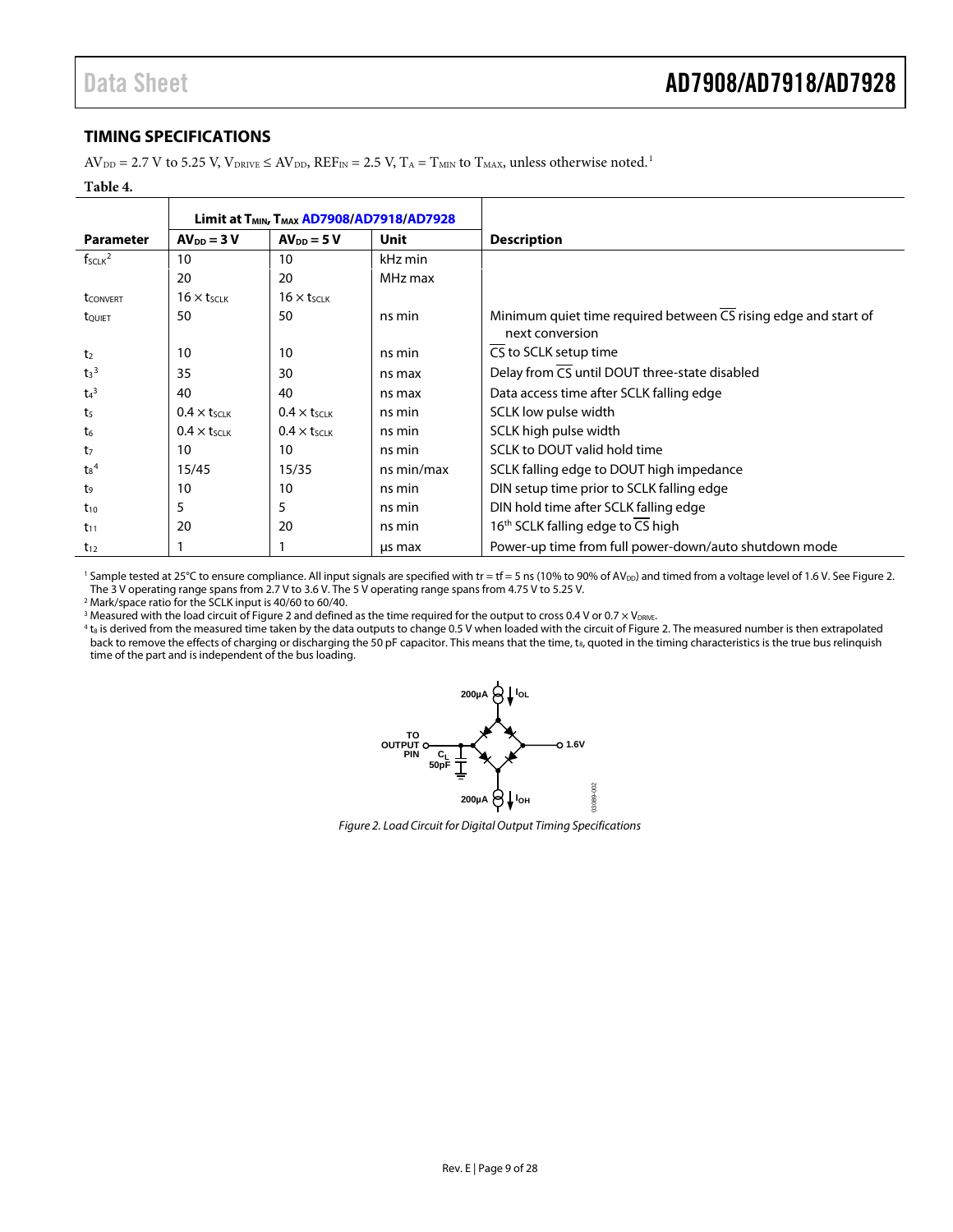## <span id="page-9-0"></span>ABSOLUTE MAXIMUM RATINGS

 $T_A = 25$ °C, unless otherwise noted.

| <b>Table 5.</b>                                          |                                      |
|----------------------------------------------------------|--------------------------------------|
| <b>Parameter</b>                                         | Rating                               |
| AV <sub>DD</sub> to AGND                                 | $-0.3$ V to $+7$ V                   |
| <b>VDRIVE to AGND</b>                                    | $-0.3$ V to AV <sub>DD</sub> + 0.3 V |
| Analog Input Voltage to AGND                             | $-0.3$ V to AV <sub>DD</sub> + 0.3 V |
| Digital Input Voltage to AGND                            | $-0.3$ V to $+7$ V                   |
| Digital Output Voltage to AGND                           | $-0.3$ V to AV <sub>DD</sub> + 0.3 V |
| <b>REF<sub>IN</sub></b> to AGND                          | $-0.3$ V to AV <sub>pp</sub> + 0.3 V |
| Input Current to Any Pin Except<br>Supplies <sup>1</sup> | $±10$ mA                             |
| Operating Temperature Range                              |                                      |
| Commercial (B Version)                                   | $-40^{\circ}$ C to $+85^{\circ}$ C   |
| Storage Temperature Range                                | $-65^{\circ}$ C to $+150^{\circ}$ C  |
| Automotive Temperature Range                             | $-40^{\circ}$ C to $+125^{\circ}$ C  |
| Junction Temperature                                     | 150 $\degree$ C                      |
| <b>TSSOP Package, Power Dissipation</b>                  | 450 mW                               |
| $\theta_{JA}$ Thermal Impedance                          | 143°C/W (TSSOP)                      |
| $\theta_{\text{JC}}$ Thermal Impedance                   | 45°C/W (TSSOP)                       |
| Lead Temperature, Soldering                              |                                      |
| Vapor Phase (60 sec)                                     | $215^{\circ}$ C                      |
| Infrared (15 sec)                                        | 220°C                                |
| ESD                                                      | $1.5$ kV                             |

Stresses above those listed under Absolute Maximum Ratings may cause permanent damage to the device. This is a stress rating only; functional operation of the device at these or any other conditions above those indicated in the operational section of this specification is not implied. Exposure to absolute maximum rating conditions for extended periods may affect device reliability.

<sup>1</sup> Transient currents of up to 100 mA do not cause SCR latch-up.

#### <span id="page-9-1"></span>**ESD CAUTION**

ESD (electrostatic discharge) sensitive device. Electrostatic charges as high as 4000 V readily accumulate on the human body and test equipment and can discharge without detection. Although this product features proprietary ESD protection circuitry, permanent damage may occur on devices subjected to high energy electrostatic discharges. Therefore, proper ESD precautions are recommended to avoid performance degradation or loss of functionality.

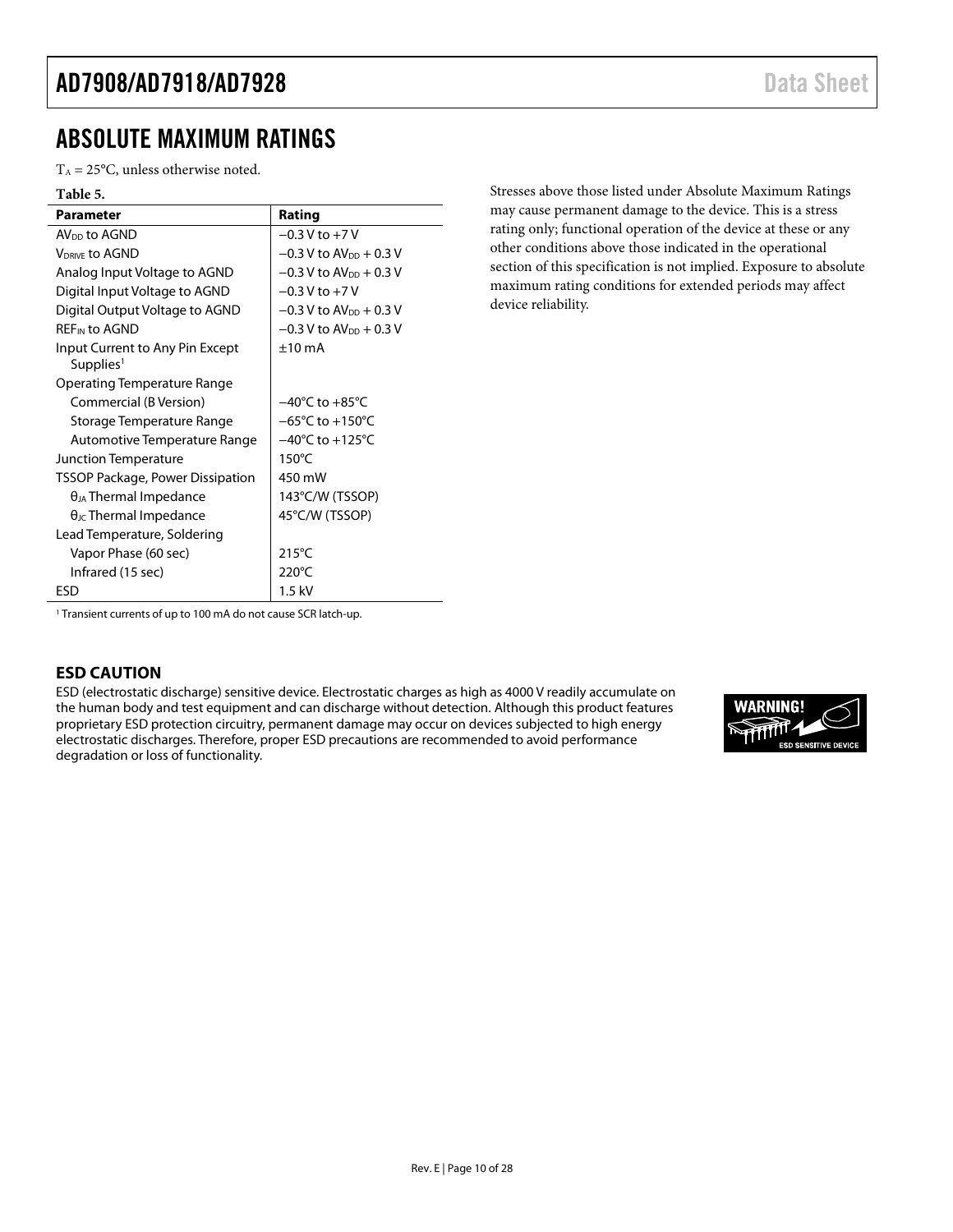# <span id="page-10-0"></span>PIN CONFIGURATION AND FUNCTION DESCRIPTIONS



#### *Figure 3. Pin Configuration*

#### **Table 6. Pin Function Descriptions**

| Pin No.        | <b>Mnemonic</b>          | <b>Description</b>                                                                                                                                                                                                                                                                                                                                                                                                                                                                                                                                                                                                                                                                                                                                                                                                                                                                                                                                                                                                                                                      |
|----------------|--------------------------|-------------------------------------------------------------------------------------------------------------------------------------------------------------------------------------------------------------------------------------------------------------------------------------------------------------------------------------------------------------------------------------------------------------------------------------------------------------------------------------------------------------------------------------------------------------------------------------------------------------------------------------------------------------------------------------------------------------------------------------------------------------------------------------------------------------------------------------------------------------------------------------------------------------------------------------------------------------------------------------------------------------------------------------------------------------------------|
|                | <b>SCLK</b>              | Serial Clock. Logic input. SCLK provides the serial clock for accessing data from the part. This clock input is also<br>used as the clock source for the conversion process of the AD7908/AD7918/AD7928.                                                                                                                                                                                                                                                                                                                                                                                                                                                                                                                                                                                                                                                                                                                                                                                                                                                                |
| $\overline{2}$ | <b>DIN</b>               | Data In. Logic input. Data to be written to the control register of the AD7908/AD7918/AD7928 is provided on<br>this input and is clocked into the register on the falling edge of SCLK (see the Control Register section).                                                                                                                                                                                                                                                                                                                                                                                                                                                                                                                                                                                                                                                                                                                                                                                                                                              |
| 3              | $\overline{\mathsf{CS}}$ | Chip Select. Active low logic input. This input provides the dual function of initiating conversions on the<br>AD7908/AD7918/AD7928, and also frames the serial data transfer.                                                                                                                                                                                                                                                                                                                                                                                                                                                                                                                                                                                                                                                                                                                                                                                                                                                                                          |
| 4, 8, 17, 20   | <b>AGND</b>              | Analog Ground. This is the ground reference point for all analog circuitry on the AD7908/AD7918/AD7928. All<br>analog input signals and any external reference signal should be referred to this AGND voltage. All AGND pins<br>should be connected together.                                                                                                                                                                                                                                                                                                                                                                                                                                                                                                                                                                                                                                                                                                                                                                                                           |
| 5, 6           | AV <sub>DD</sub>         | Analog Power Supply Input. The AV <sub>DD</sub> range for the AD7908/AD7918/AD7928 is from 2.7 V to 5.25 V. For the 0 V<br>to $2 \times$ REF <sub>IN</sub> range, AV <sub>DD</sub> should be from 4.75 V to 5.25 V.                                                                                                                                                                                                                                                                                                                                                                                                                                                                                                                                                                                                                                                                                                                                                                                                                                                     |
| 7              | <b>REF<sub>IN</sub></b>  | Reference Input for the AD7908/AD7918/AD7928. An external reference must be applied to this input. The<br>voltage range for the external reference is $2.5$ V $\pm$ 1% for specified performance.                                                                                                                                                                                                                                                                                                                                                                                                                                                                                                                                                                                                                                                                                                                                                                                                                                                                       |
| 16 to 9        | $V_{IN}0$ to $V_{IN}7$   | Analog Input 0 through Analog Input 7. These are eight single-ended analog input channels that are<br>multiplexed into the on-chip track-and-hold. The analog input channel to be converted is selected by using<br>Address Bit ADD2 through Address Bit ADD0 of the control register. The address bits, in conjunction with the<br>SEQ and SHADOW bits, allow the sequencer to be programmed. The input range for all input channels can<br>extend from 0 V to REF <sub>IN</sub> or 0 V to 2 $\times$ REF <sub>IN</sub> as selected via the RANGE bit in the control register. Any unused<br>input channels must be connected to AGND to avoid noise pickup.                                                                                                                                                                                                                                                                                                                                                                                                           |
| 18             | <b>DOUT</b>              | Data Out. Logic output. The conversion result from the AD7908/AD7918/AD7928 is provided on this output as a<br>serial data stream. The bits are clocked out on the falling edge of the SCLK input. The data stream from the<br>AD7908 consists of one leading zero, three address bits indicating which channel the conversion result<br>corresponds to, followed by the eight bits of conversion data, followed by four trailing zeros, provided MSB<br>first; the data stream from the AD7918 consists of one leading zero, three address bits indicating which<br>channel the conversion result corresponds to, followed by the 10 bits of conversion data, followed by two<br>trailing zeros, also provided MSB first; the data stream from the AD7928 consists of one leading zero, three<br>address bits indicating which channel the conversion result corresponds to, followed by the 12 bits of<br>conversion data, provided MSB first. The output coding can be selected as straight binary or twos complement<br>via the CODING bit in the control register. |
| 19             | <b>VDRIVE</b>            | Logic Power Supply Input. The voltage supplied at this pin determines at what voltage the serial interface of<br>the AD7908/AD7918/AD7928 operates.                                                                                                                                                                                                                                                                                                                                                                                                                                                                                                                                                                                                                                                                                                                                                                                                                                                                                                                     |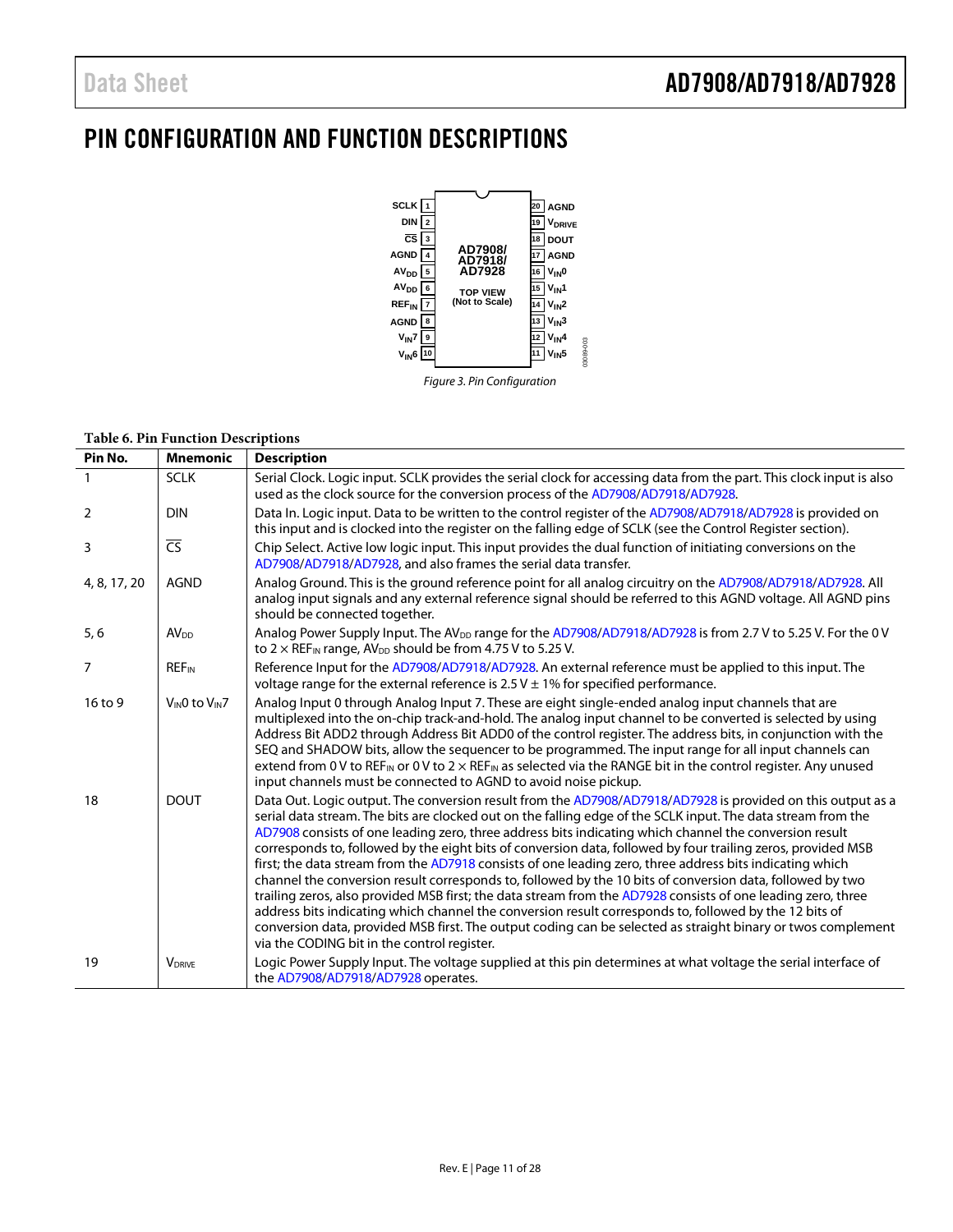### <span id="page-11-0"></span>**TERMINOLOGY**

#### **Integral Nonlinearity**

This is the maximum deviation from a straight line passing through the endpoints of the ADC transfer function. The endpoints of the transfer function are zero scale, a position 1 LSB below the first code transition, and full scale, a position 1 LSB above the last code transition.

#### **Differential Nonlinearity**

This is the difference between the measured and the ideal 1 LSB change between any two adjacent codes in the ADC.

#### **Offset Error**

This is the deviation of the first code transition (00 . . . 000) to  $(00 \dots 001)$  from the ideal, that is, AGND + 1 LSB.

#### **Offset Error Match**

This is the difference in offset error between any two channels.

#### **Gain Error**

This is the deviation of the last code transition (111 . . . 110) to  $(111 \ldots 111)$  from the ideal (that is,  $REF_{IN}-1$  LSB) after the offset error has been adjusted out.

#### **Gain Error Match**

This is the difference in gain error between any two channels.

#### **Zero Code Error**

This applies when using the twos complement output coding option, in particular to the  $2 \times \text{REF}_{\text{IN}}$  input range with  $-\text{REF}_{\text{IN}}$ to + $REF_{IN}$  biased about the  $REF_{IN}$  point. It is the deviation of the midscale transition (all 0s to all 1s) from the ideal  $V_{IN}$  voltage, that is,  $REF_{IN}-1$  LSB.

#### **Zero Code Error Match**

This is the difference in zero code error between any two channels.

#### **Positive Gain Error**

This applies when using the twos complement output coding option, in particular to the  $2 \times \text{REF}_{\text{IN}}$  input range with  $-\text{REF}_{\text{IN}}$ to +REF<sub>IN</sub> biased about the REF<sub>IN</sub> point. It is the deviation of the last code transition (011. . .110) to (011 . . . 111) from the ideal (that is,  $+REF_{IN}-1$  LSB) after the zero code error has been adjusted out.

#### **Positive Gain Error Match**

This is the difference in positive gain error between any two channels.

#### **Negative Gain Error**

This applies when using the twos complement output coding option, in particular to the  $2 \times \text{REF}_{\text{IN}}$  input range with  $-\text{REF}_{\text{IN}}$ to +REF<sub>IN</sub> biased about the REF<sub>IN</sub> point. It is the deviation of the first code transition (100 . . . 000) to (100 . . . 001) from the ideal (that is,  $-REF_N + 1$  LSB) after the zero code error has been adjusted out.

#### **Negative Gain Error Match**

This is the difference in negative gain error between any two channels.

#### **Channel-to-Channel Isolation**

Channel-to-channel isolation is a measure of the level of crosstalk between channels. It is measured by applying a fullscale 400 kHz sine wave signal to all seven nonselected input channels and determining how much that signal is attenuated in the selected channel with a 50 kHz signal. The figure is given worst case across all eight channels for th[e AD7908](http://www.analog.com/ad7908?doc=ad7908_7918_7928.pdf)[/AD7918/](http://www.analog.com/ad7918?doc=ad7908_7918_7928.pdf) [AD7928.](http://www.analog.com/ad7928?doc=AD7908_7918_7928.pdf)

#### **Power Supply Rejection (PSR)**

Variations in power supply affect the full-scale transition, but not the converter's linearity. Power supply rejection is the maximum change in full-scale transition point due to a change in power-supply voltage from the nominal value (see the [Performance Curves](#page-12-1) section).

#### **Track-and-Hold Acquisition Time**

The track-and-hold amplifier returns to track mode at the end of conversion. Track-and-hold acquisition time is the time required for the output of the track-and-hold amplifier to reach its final value, within ±1 LSB, after the end of conversion.

#### **Signal-to-(Noise + Distortion) Ratio**

This is the measured ratio of signal-to-(noise + distortion) at the output of the ADC. The signal is the rms amplitude of the fundamental. Noise is the sum of all nonfundamental signals up to half the sampling frequency  $(f<sub>S</sub>/2)$ , excluding dc. The ratio is dependent on the number of quantization levels in the digitization process; the more levels, the smaller the quantization noise. The theoretical signal-to-(noise + distortion) ratio for an ideal N-bit converter with a sine wave input is given by

*Signal-to-*(*Noise* + *Distortion*) = (6.02*N* + 1.76)dB

Thus for a 12-bit converter, this is 74 dB; for a 10-bit converter, this is 62 dB; and for an 8-bit converter, this is 50 dB.

#### **Total Harmonic Distortion**

Total harmonic distortion (THD) is the ratio of the rms sum of harmonics to the fundamental. For the [AD7908/](http://www.analog.com/ad7908?doc=ad7908_7918_7928.pdf)[AD7918/](http://www.analog.com/ad7918?doc=ad7908_7918_7928.pdf) [AD7928,](http://www.analog.com/ad7928?doc=AD7908_7918_7928.pdf) it is defined as:

$$
THD(dB) = 20 \log \frac{\sqrt{{V_2}^2 + {V_3}^2 + {V_4}^2 + {V_5}^2 + {V_6}^2}}{V_1}
$$

where  $V_1$  is the rms amplitude of the fundamental and  $V_2$ ,  $V_3$ , *V4*, *V5*, and *V6* are the rms amplitudes of the second through the sixth harmonics.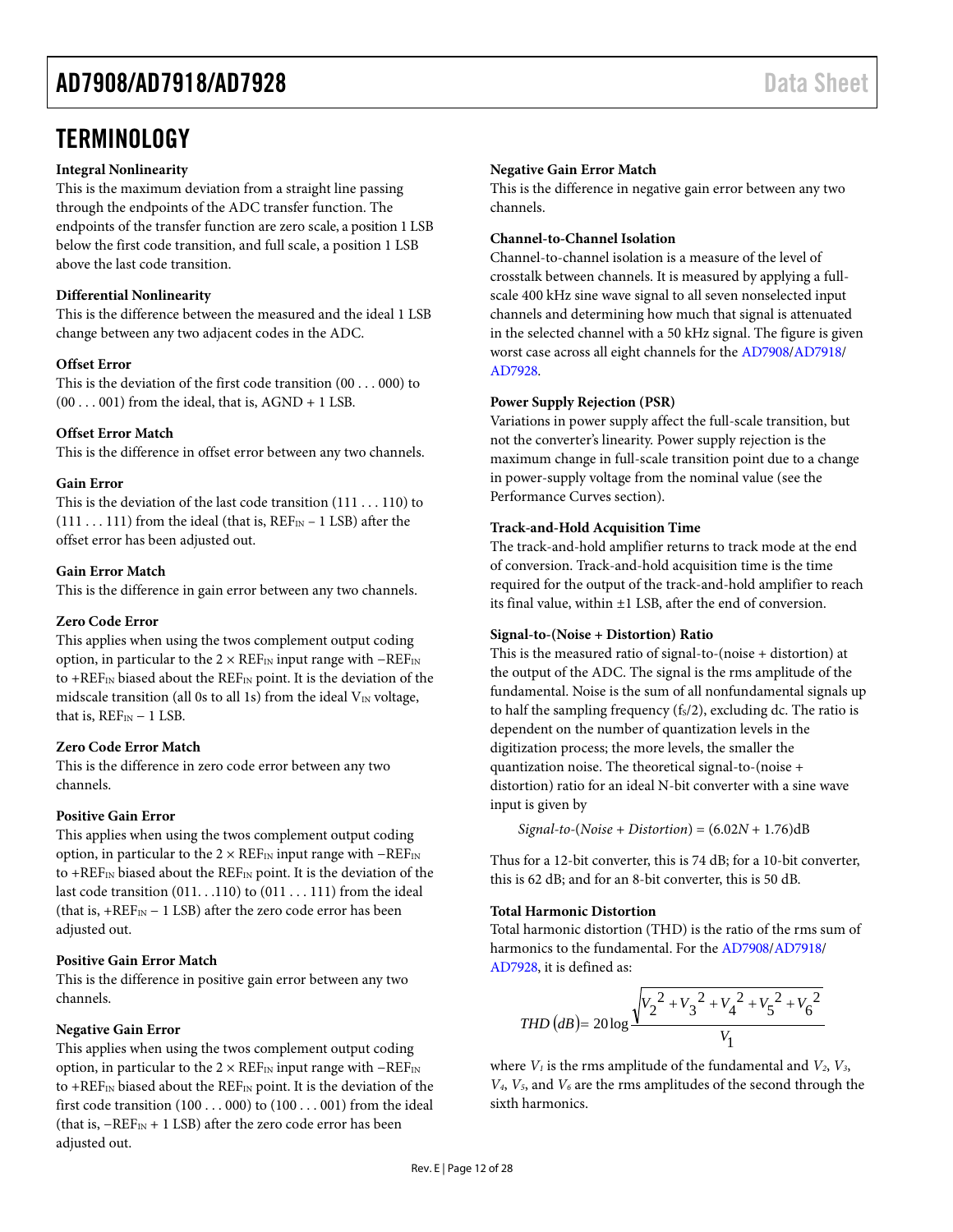### <span id="page-12-1"></span><span id="page-12-0"></span>TYPICAL PERFORMANCE CHARACTERISTICS **PERFORMANCE CURVES**

[Figure 4](#page-12-2) shows a typical FFT plot for the [AD7928 a](http://www.analog.com/ad7928?doc=AD7908_7918_7928.pdf)t 1 MSPS sample rate and 50 kHz input frequency. [Figure 5](#page-12-3) shows the signal-to-(noise + distortion) ratio performance vs. input frequency for various supply voltages while sampling at 1 MSPS with an SCLK of 20 MHz.

[Figure 6](#page-12-4) shows the power supply rejection ratio vs. supply ripple frequency for th[e AD7928](http://www.analog.com/ad7928?doc=AD7908_7918_7928.pdf) when no decoupling is used. The power supply rejection ratio is defined as the ratio of the power in the ADC output at full-scale frequency f, to the power of a  $200 \text{ mV}$  p-p sine wave applied to the ADC AV<sub>DD</sub> supply of frequency fs

 $PSRR(dB) = 10 log(Pf/Pfs)$ 

Pf is equal to the power at frequency f in ADC output; Pfs is equal to the power at frequency  $\rm f_{\rm s}$  coupled onto the ADC  $\rm AV_{\rm DD}$ supply. Here a 200 mV p-p sine wave is coupled onto the  $AV_{DD}$ supply.

<span id="page-12-2"></span>

<span id="page-12-3"></span>Figure 5[. AD7928 S](http://www.analog.com/ad7928?doc=AD7908_7918_7928.pdf)INAD vs. Analog Input Frequency for Various Supply Voltages at 1 MSPS

[Figure 7](#page-12-5) shows a graph of total harmonic distortion vs. analog input frequency for various supply voltages, an[d Figure 8](#page-13-0) shows a graph of total harmonic distortion vs. analog input frequency for various source impedances. See th[e Analog Input](#page-17-2) section.



<span id="page-12-4"></span>

<span id="page-12-5"></span>Figure 7[. AD7928 T](http://www.analog.com/ad7928?doc=AD7908_7918_7928.pdf)HD vs. Analog Input Frequency for Various Supply Voltages at 1 MSPS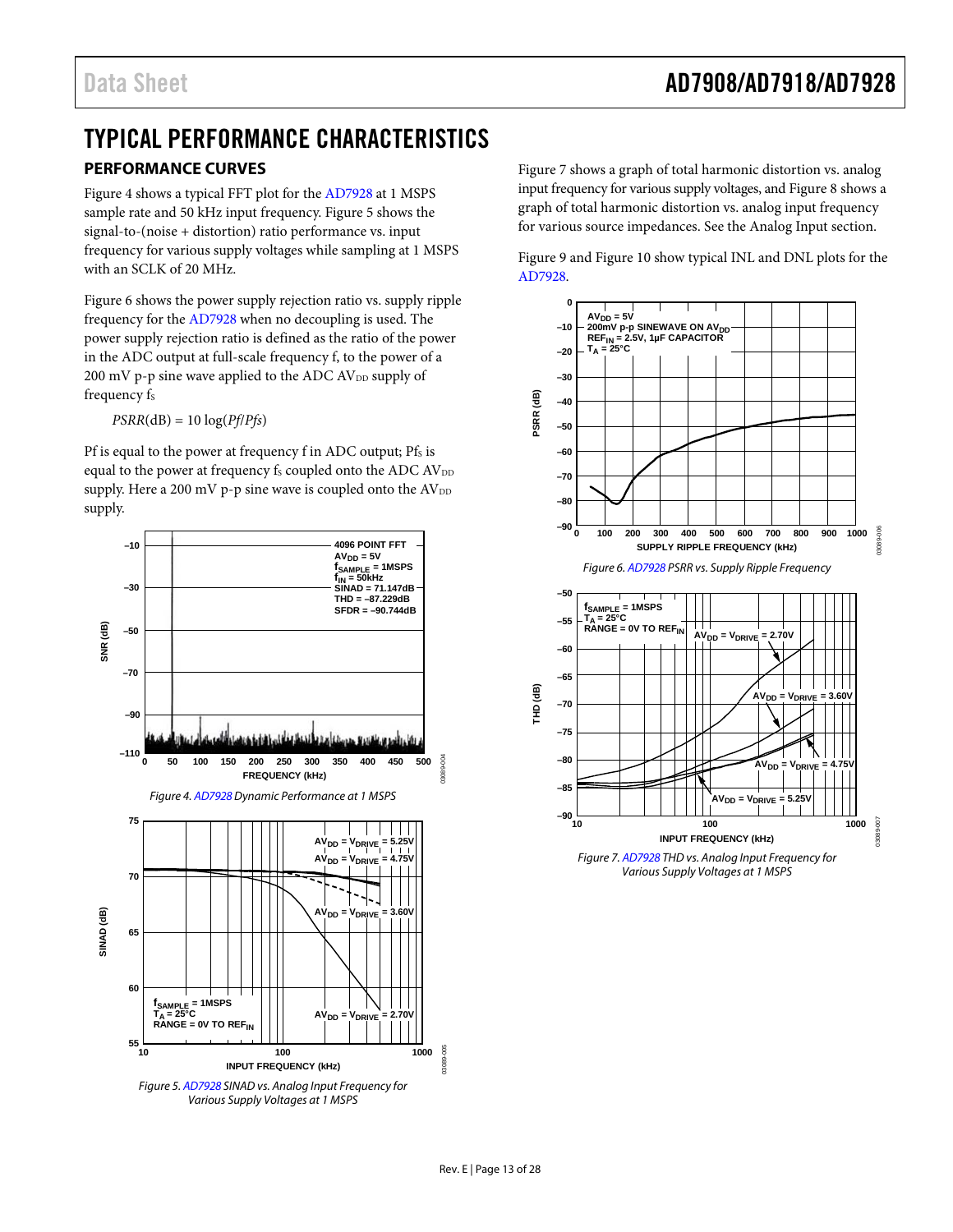<span id="page-13-1"></span><span id="page-13-0"></span>

<span id="page-13-2"></span>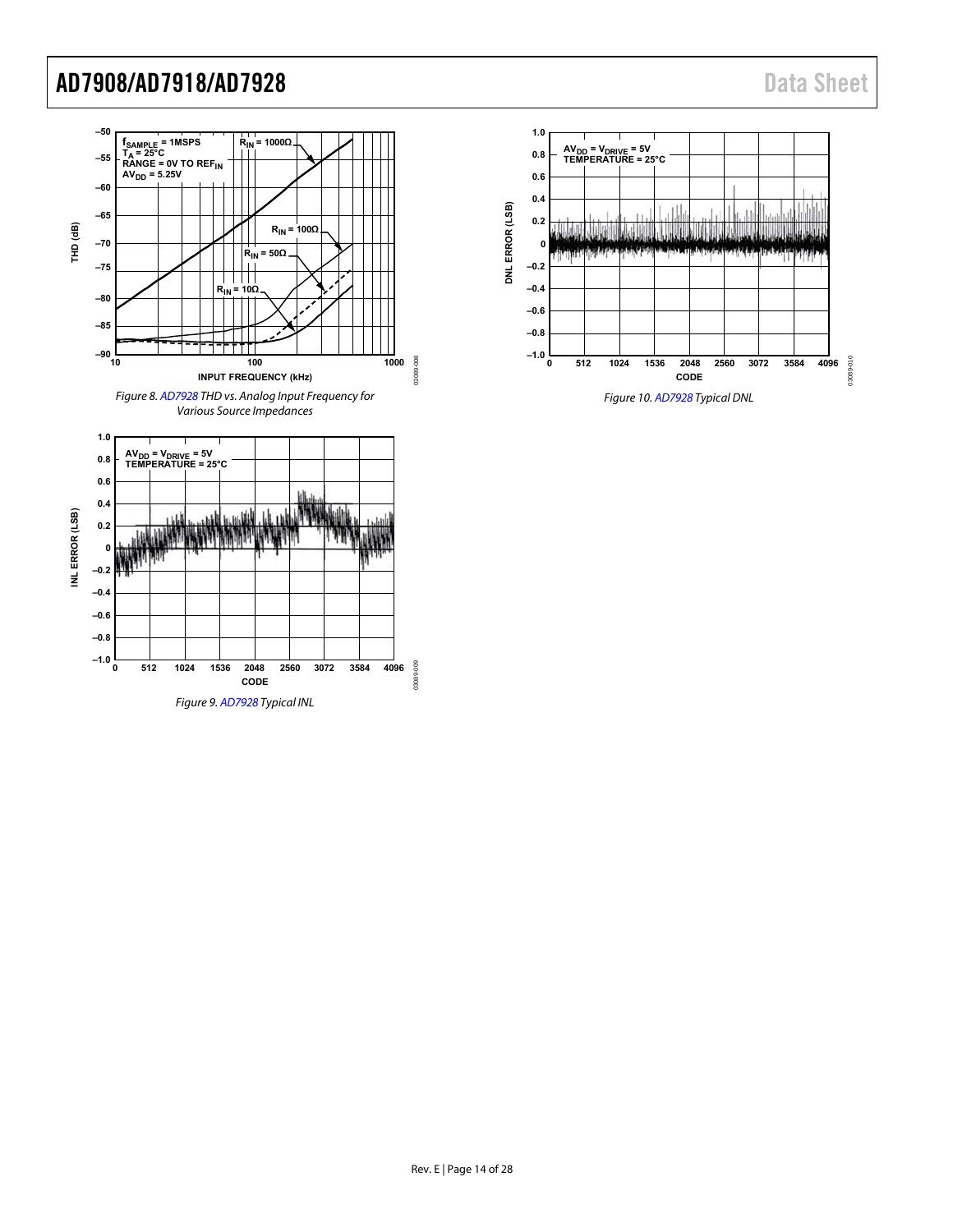## <span id="page-14-0"></span>CONTROL REGISTER

The control register on the [AD7908/](http://www.analog.com/ad7908?doc=ad7908_7918_7928.pdf)[AD7918/](http://www.analog.com/ad7918?doc=ad7908_7918_7928.pdf)[AD7928](http://www.analog.com/ad7928?doc=AD7908_7918_7928.pdf) is a 12-bit, write-only register. Data is loaded from the DIN pin of the [AD7908](http://www.analog.com/ad7908?doc=ad7908_7918_7928.pdf)[/AD7918/](http://www.analog.com/ad7918?doc=ad7908_7918_7928.pdf)[AD7928](http://www.analog.com/ad7928?doc=AD7908_7918_7928.pdf) on the falling edge of SCLK. The data is transferred on the DIN line at the same time that the conversion result is read from the part. The data transferred on the DIN line corresponds to th[e AD7908](http://www.analog.com/ad7908?doc=ad7908_7918_7928.pdf)[/AD7918/](http://www.analog.com/ad7918?doc=ad7908_7918_7928.pdf)[AD7928](http://www.analog.com/ad7928?doc=AD7908_7918_7928.pdf) configuration for the next conversion. This requires 16 serial clocks for every data transfer. Only the information provided on the first 12 falling clock edges (after CS falling edge) is loaded to the control register. MSB denotes the first bit in the data stream. The bit functions are outlined i[n Table 7.](#page-14-1)

| <b>MSB</b><br>__ |                         |                  |                  |      |                  |                 |                 |               |                  |              | <b>LSB</b><br>$ -$ |
|------------------|-------------------------|------------------|------------------|------|------------------|-----------------|-----------------|---------------|------------------|--------------|--------------------|
| <b>WRITE</b>     | $\sim$ $\sim$<br>╰<br>◡ | <b>DON'TCARE</b> | ADD <sub>2</sub> | ADD1 | ADD <sub>0</sub> | PM <sub>1</sub> | PM <sub>0</sub> | <b>SHADOW</b> | <b>DON'TCARE</b> | <b>RANGE</b> | Coding             |

| <b>Bit</b>     | <b>Mnemonic</b>                         | <b>Comment</b>                                                                                                                                                                                                                                                                                                                                                                                                                                                                                                                                                                    |
|----------------|-----------------------------------------|-----------------------------------------------------------------------------------------------------------------------------------------------------------------------------------------------------------------------------------------------------------------------------------------------------------------------------------------------------------------------------------------------------------------------------------------------------------------------------------------------------------------------------------------------------------------------------------|
| 11             | <b>WRITE</b>                            | The value written to this bit of the control register determines whether or not the following 11 bits are loaded to the<br>control register. If this bit is a 1, the following 11 bits are written to the control register; if it is a 0, the remaining 11 bits<br>are not loaded to the control register, and it remains unchanged.                                                                                                                                                                                                                                              |
| 10             | <b>SEO</b>                              | The SEQ bit in the control register is used in conjunction with the SHADOW bit to control the use of the sequencer<br>function and access the SHADOW register (see the SHADOW register bit map).                                                                                                                                                                                                                                                                                                                                                                                  |
| 9              | <b>DON'TCARE</b>                        |                                                                                                                                                                                                                                                                                                                                                                                                                                                                                                                                                                                   |
| 8 to 6         | ADD <sub>2</sub> to<br>ADD <sub>0</sub> | These three address bits are loaded at the end of the present conversion sequence and select which analog input<br>channel is to be converted in the next serial transfer, or they can select the final channel in a consecutive sequence as<br>described in Table 10. The selected input channel is decoded as shown in Table 8. The address bits corresponding to<br>the conversion result are also output on DOUT prior to the 12 bits of data, see the Serial Interface section. The next<br>channel to be converted on is selected by the mux on the 14th SCLK falling edge. |
| 5, 4           | PM1, PM0                                | Power Management Bits. These two bits decode the mode of operation of the AD7908/AD7918/AD7928 as shown in<br>Table 9.                                                                                                                                                                                                                                                                                                                                                                                                                                                            |
| $\overline{3}$ | <b>SHADOW</b>                           | The SHADOW bit in the control register is used in conjunction with the SEQ bit to control the use of the sequencer<br>function and access the SHADOW register (see Table 10).                                                                                                                                                                                                                                                                                                                                                                                                     |
| $\overline{2}$ | <b>DON'TCARE</b>                        |                                                                                                                                                                                                                                                                                                                                                                                                                                                                                                                                                                                   |
| $\mathbf{1}$   | RANGE                                   | This bit selects the analog input range to be used on the AD7908/AD7918/AD7928. If it is set to 0, the analog input<br>range extends from 0 V to $2 \times$ REF <sub>IN</sub> . If it is set to 1, the analog input range extends from 0 V to REF <sub>IN</sub> (for the next<br>conversion). For 0 V to $2 \times$ REF <sub>IN</sub> , $AV_{DD} = 4.75$ V to 5.25 V.                                                                                                                                                                                                             |
| $\Omega$       | CODING                                  | This bit selects the type of output coding the AD7908/AD7918/AD7928 uses for the conversion result. If this bit is set to<br>0, the output coding for the part is twos complement. If this bit is set to 1, the output coding from the part is straight<br>binary (for the next conversion).                                                                                                                                                                                                                                                                                      |

#### <span id="page-14-1"></span>**Table 7. Control Register Bit Functions**

#### <span id="page-14-2"></span>**Table 8. Channel Selection**

| - wore of gamman oververon. |      |             |                             |  |  |  |  |
|-----------------------------|------|-------------|-----------------------------|--|--|--|--|
| ADD <sub>2</sub>            | ADD1 | <b>ADD0</b> | <b>Analog Input Channel</b> |  |  |  |  |
| 0                           |      | 0           | $V_{IN}0$                   |  |  |  |  |
|                             |      |             | $V_{IN}1$                   |  |  |  |  |
| 0                           |      | 0           | $V_{IN}2$                   |  |  |  |  |
| 0                           |      |             | $V_{IN}3$                   |  |  |  |  |
|                             |      | 0           | $V_{IN}4$                   |  |  |  |  |
|                             |      |             | $V_{IN}5$                   |  |  |  |  |
|                             |      | 0           | V <sub>IN</sub> 6           |  |  |  |  |
|                             |      |             | $V_{IN}$ 7                  |  |  |  |  |
|                             |      |             |                             |  |  |  |  |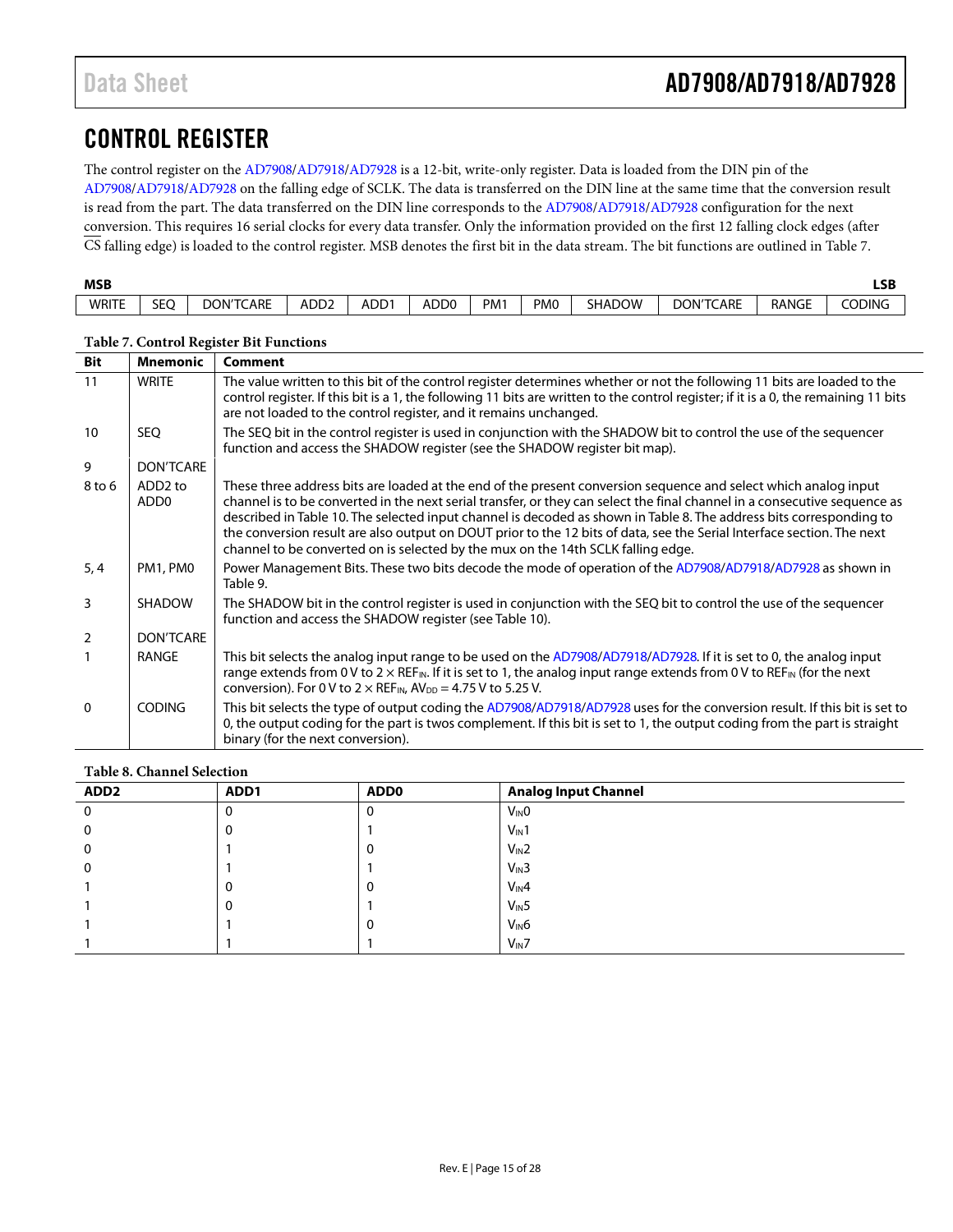#### <span id="page-15-2"></span>**Table 9. Power Mode Selection**

| <b>PMO</b><br>PM <sub>1</sub> | Mode                                                                                                                                                                                                                                                                                                                                       |
|-------------------------------|--------------------------------------------------------------------------------------------------------------------------------------------------------------------------------------------------------------------------------------------------------------------------------------------------------------------------------------------|
|                               | Normal Operation. In this mode, the AD7908/AD7918/AD7928 remain in full power mode regardless of the status of any of<br>the logic inputs. This mode allows the fastest possible throughput rate from the AD7908/AD7918/AD7928.                                                                                                            |
| 0                             | Full Shutdown. In this mode, the AD7908/AD7918/AD7928 is in full shutdown mode with all circuitry powering down. The<br>AD7908/AD7918/AD7928 retains the information in the control register while in full shutdown. The part remains in full<br>shutdown until these bits are changed.                                                    |
|                               | Auto Shutdown. In this mode, the AD7908/AD7918/AD7928 automatically enters full shutdown mode at the end of each<br>conversion when the control register is updated. Wake-up time from full shutdown is 1 µs and the user should ensure that 1 µs<br>has elapsed before attempting to perform a valid conversion on the part in this mode. |
|                               | Invalid Selection. This configuration is not allowed.                                                                                                                                                                                                                                                                                      |

#### <span id="page-15-0"></span>**SEQUENCER OPERATION**

The configuration of the SEQ and SHADOW bits in the control register allows the user to select a particular mode of operation of the sequencer function. [Table 10](#page-15-1) outlines the four modes of operation of the sequencer.

#### <span id="page-15-1"></span>**Table 10. Sequence Selection**

| <b>SEQ</b> | <b>SHADOW</b> | <b>Sequence Type</b>                                                                                                                                                                                                                                                                                                                                                                                                                                                                       |
|------------|---------------|--------------------------------------------------------------------------------------------------------------------------------------------------------------------------------------------------------------------------------------------------------------------------------------------------------------------------------------------------------------------------------------------------------------------------------------------------------------------------------------------|
| $\Omega$   | $\Omega$      | This configuration means that the sequence function is not used. The analog input channel selected for each individual<br>conversion is determined by the contents of the ADD0 through ADD2 channel address bits in each prior write<br>operation. This mode of operation reflects the traditional operation of a multichannel ADC, without the sequencer<br>function being used, where each write to the AD7908/AD7918/AD7928 selects the next channel for conversion (see<br>Figure 11). |
| $\Omega$   |               | This configuration selects the SHADOW register for programming. The following write operation loads the contents of<br>the SHADOW register. This programs the sequence of channels to be converted on continuously with each successive<br>valid CS falling edge (see the SHADOW Register section, SHADOW register bit map, and Figure 12). The channels<br>selected need not be consecutive.                                                                                              |
|            | $\Omega$      | If the SEQ and SHADOW bits are set in this way, then the sequence functions are not interrupted upon completion of<br>the write operation. This allows other bits in the control register to be altered between conversions while in a sequence,<br>without terminating the cycle.                                                                                                                                                                                                         |
|            |               | This configuration is used in conjunction with the ADD2 to ADD0 channel address bits to program continuous<br>conversions on a consecutive sequence of channels from Channel 0 to a selected final channel as determined by the<br>channel address bits in the control register (see Figure 13).                                                                                                                                                                                           |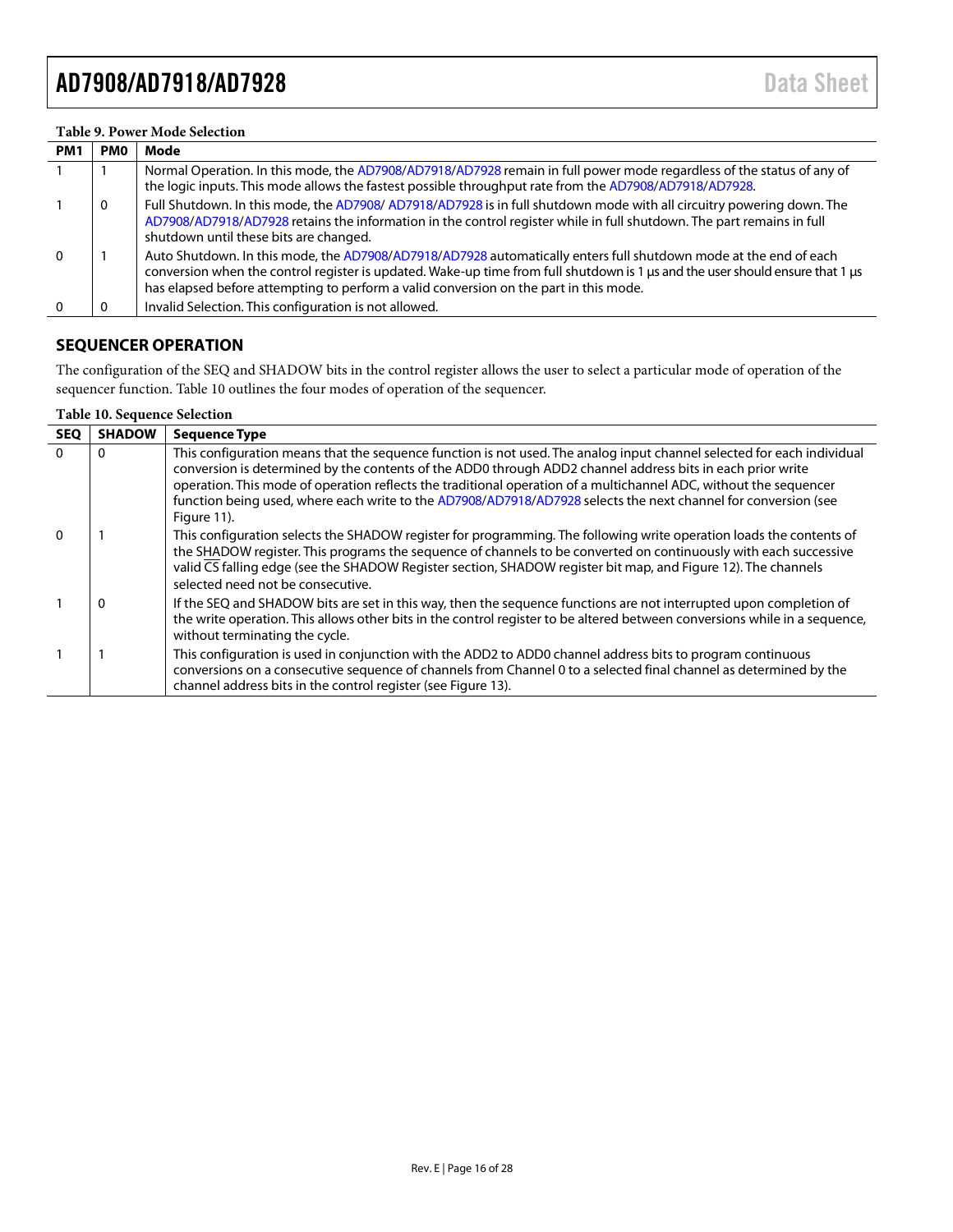#### <span id="page-16-0"></span>**SHADOW REGISTER**

| <b>MSB</b>          |           |           |            |           |           |                     |            |                   |                  |           |            |           |           |                   | LSB        |
|---------------------|-----------|-----------|------------|-----------|-----------|---------------------|------------|-------------------|------------------|-----------|------------|-----------|-----------|-------------------|------------|
| V <sub>IN</sub> O   | $V_{IN}1$ | $V_{IN}2$ | $V_{IN}$ 3 | $V_{IN}4$ | $V_{IN}5$ | V <sub>IN</sub> 6   | $V_{IN}$ 7 | V <sub>IN</sub> O | $V_{\text{IN}}1$ | $V_{IN}2$ | $V_{IN}$ 3 | $V_{IN}4$ | $V_{IN}5$ | V <sub>IN</sub> 6 | $V_{IN}$ 7 |
| <b>Sequence One</b> |           |           |            |           |           | <b>Sequence Two</b> |            |                   |                  |           |            |           |           |                   |            |

The SHADOW register on the [AD7908/](http://www.analog.com/ad7908?doc=ad7908_7918_7928.pdf)[AD7918/](http://www.analog.com/ad7918?doc=ad7908_7918_7928.pdf)[AD7928](http://www.analog.com/ad7928?doc=AD7908_7918_7928.pdf) is a 16-bit, write-only register. Data is loaded from the DIN pin of the [AD7908/](http://www.analog.com/ad7908?doc=ad7908_7918_7928.pdf)[AD7918](http://www.analog.com/ad7918?doc=ad7908_7918_7928.pdf)[/AD7928](http://www.analog.com/ad7928?doc=AD7908_7918_7928.pdf) on the falling edge of SCLK. The data is transferred on the DIN line at the same time that a conversion result is read from the part. This requires 16 serial clock falling edges for the data transfer. The information is clocked into the SHADOW register, provided that the SEQ and SHADOW bits were set to 0,1, respectively, in the previous write to the control register. MSB denotes the first bit in the data stream. Each bit represents an analog input from Channel 0 to Channel 7. Through programming the SHADOW register, two sequences of channels can be selected, through which the [AD7908](http://www.analog.com/ad7908?doc=ad7908_7918_7928.pdf)[/AD7918/](http://www.analog.com/ad7918?doc=ad7908_7918_7928.pdf)[AD7928](http://www.analog.com/ad7928?doc=AD7908_7918_7928.pdf) cycle with each consecutive conversion after the write to the SHADOW register.

Sequence One is performed first and then Sequence Two. If the user does not wish to perform a second sequence option, then all 0s must be written to the last 8 LSBs of the SHADOW register. To select a sequence of channels, the associated channel bit must be set for each analog input. Th[e AD7908](http://www.analog.com/ad7908?doc=ad7908_7918_7928.pdf)[/AD7918/](http://www.analog.com/ad7918?doc=ad7908_7918_7928.pdf) [AD7928 c](http://www.analog.com/ad7928?doc=AD7908_7918_7928.pdf)ontinuously cycle through the selected channels in ascending order beginning with the lowest channel, until a write operation occurs (that is, the WRITE bit is set to 1) with the SEQ and SHADOW bits configured in any way except 1, 0, (see [Table 10\)](#page-15-1). The bit functions are outlined in the SHADOW register bit map.

[Figure 11 r](#page-16-1)eflects the traditional operation of a multichannel ADC, where each serial transfer selects the next channel for conversion. In this mode of operation the sequencer function is not used.

[Figure 12 s](#page-16-2)hows how to program th[e AD7908](http://www.analog.com/ad7908?doc=ad7908_7918_7928.pdf)[/AD7918](http://www.analog.com/ad7918?doc=ad7908_7918_7928.pdf)[/AD7928](http://www.analog.com/ad7928?doc=AD7908_7918_7928.pdf) to continuously convert on a particular sequence of channels. To exit this mode of operation and revert back to the traditional mode of operation of a multichannel ADC (as outlined in [Figure 11\)](#page-16-1), ensure that the WRITE bit  $= 1$  and the SEQ  $=$ SHADOW = 0 on the next serial transfer[. Figure 13](#page-17-3) shows how a sequence of consecutive channels can be converted on without having to program the SHADOW register or write to the part on each serial transfer. Again, to exit this mode of operation and revert back to the traditional mode of operation of a multichannel ADC (as outlined in [Figure 11\)](#page-16-1), ensure the WRITE bit  $= 1$  and the  $SEQ = SHADOW = 0$  on the next serial transfer.

<span id="page-16-1"></span>

<span id="page-16-2"></span>Figure 12. SEQ Bit = 0, SHADOW Bit = 1 Flowchart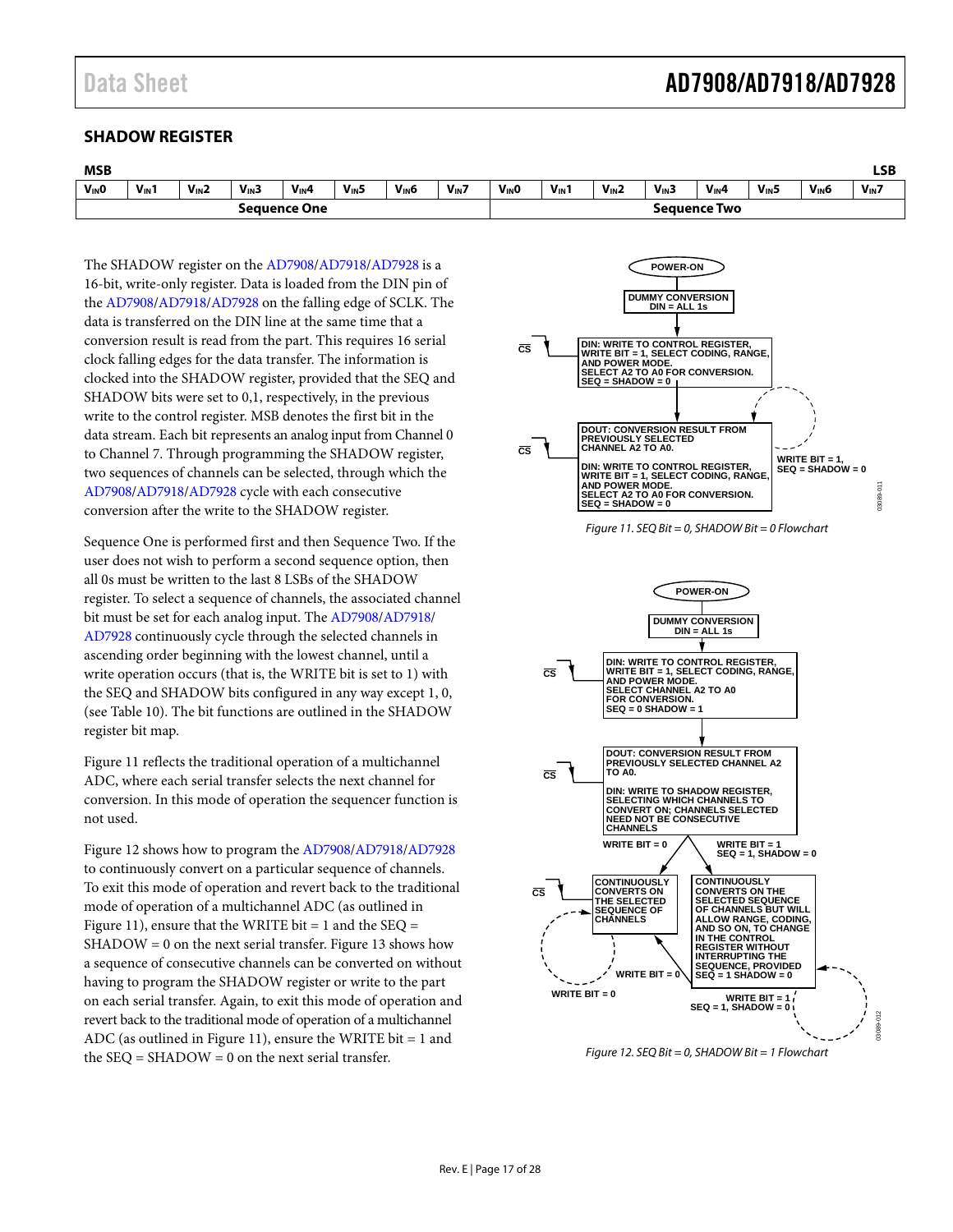

#### <span id="page-17-3"></span><span id="page-17-0"></span>**CIRCUIT INFORMATION**

The [AD7908/](http://www.analog.com/ad7908?doc=ad7908_7918_7928.pdf)[AD7918](http://www.analog.com/ad7918?doc=ad7908_7918_7928.pdf)[/AD7928](http://www.analog.com/ad7928?doc=AD7908_7918_7928.pdf) are high speed, 8-channel, 8-bit, 10-bit, and 12-bit, single-supply ADCs, respectively. The parts can be operated from a 2.7 V to 5.25 V supply. When operated from either a 5 V or 3 V supply, th[e AD7908](http://www.analog.com/ad7908?doc=ad7908_7918_7928.pdf)[/AD7918](http://www.analog.com/ad7918?doc=ad7908_7918_7928.pdf)[/AD7928](http://www.analog.com/ad7928?doc=AD7908_7918_7928.pdf) are capable of throughput rates of 1 MSPS when provided with a 20 MHz clock.

The [AD7908/](http://www.analog.com/ad7908?doc=ad7908_7918_7928.pdf)[AD7918](http://www.analog.com/ad7918?doc=ad7908_7918_7928.pdf)[/AD7928](http://www.analog.com/ad7928?doc=AD7908_7918_7928.pdf) provide the user with an onchip, track-and-hold ADC, and a serial interface housed in a 20-lead TSSOP package. Th[e AD7908](http://www.analog.com/ad7908?doc=ad7908_7918_7928.pdf)[/AD7918/](http://www.analog.com/ad7918?doc=ad7908_7918_7928.pdf)[AD7928 e](http://www.analog.com/ad7928?doc=AD7908_7918_7928.pdf)ach have eight single-ended input channels with a channel sequencer, allowing the user to select a channel sequence that the ADC can cycle through with each consecutive CS falling edge. The serial clock input accesses data from the part, controls the transfer of data written to the ADC, and provides the clock source for the successive approximation ADC. The analog input range for th[e AD7908](http://www.analog.com/ad7908?doc=ad7908_7918_7928.pdf)[/AD7918/](http://www.analog.com/ad7918?doc=ad7908_7918_7928.pdf)[AD7928 i](http://www.analog.com/ad7928?doc=AD7908_7918_7928.pdf)s 0 V to REF<sub>IN</sub> or 0 V to  $2 \times \text{REF}_{IN}$ , depending on the status of Bit 1 in the control register. For the 0 to  $2 \times \text{REF}_{IN}$  range, the part must be operated from a 4.75 V to 5.25 V supply.

The [AD7908/](http://www.analog.com/ad7908?doc=ad7908_7918_7928.pdf)[AD7918](http://www.analog.com/ad7918?doc=ad7908_7918_7928.pdf)[/AD7928](http://www.analog.com/ad7928?doc=AD7908_7918_7928.pdf) provide flexible power management options to allow the user to achieve the best power performance for a given throughput rate. These options are selected by programming the PM1 and PM0 power management bits in the control register.

#### <span id="page-17-1"></span>**CONVERTER OPERATION**

The [AD7908/](http://www.analog.com/ad7908?doc=ad7908_7918_7928.pdf)[AD7918](http://www.analog.com/ad7918?doc=ad7908_7918_7928.pdf)[/AD7928](http://www.analog.com/ad7928?doc=AD7908_7918_7928.pdf) are 8-, 10-, and 12-bit successive approximation analog-to-digital converters based around a capacitive DAC, respectively. Th[e AD7908](http://www.analog.com/ad7908?doc=ad7908_7918_7928.pdf)[/AD7918/](http://www.analog.com/ad7918?doc=ad7908_7918_7928.pdf)[AD7928 c](http://www.analog.com/ad7928?doc=AD7908_7918_7928.pdf)an convert analog input signals in the range 0 V to  $REF_{IN}$  or 0 V to  $2 \times \text{REF}_{\text{IN}}$ . Figur[e 14 and Fig](#page-17-4)ur[e 15 show s](#page-17-5)implified schematics of the ADC. The ADC is comprised of control logic, SAR, and a capacitive DAC, which are used to add and subtract fixed amounts of charge from the sampling capacitor to bring the comparator back into a balanced condition. [Figure 14 s](#page-17-4)hows the ADC during its acquisition phase. SW2 is closed and SW1 is in Position A. The comparator is held in a balanced condition and the sampling capacitor acquires the signal on the selected  $V_{\text{IN}}$ channel.



<span id="page-17-4"></span>When the ADC starts a conversion (se[e Figure 15\)](#page-17-5), SW2 opens and SW1 moves to Position B, causing the comparator to become unbalanced. The control logic and the capacitive DAC are used to add and subtract fixed amounts of charge from the sampling capacitor to bring the comparator back into a balanced condition. When the comparator is rebalanced, the conversion is complete. The control logic generates the ADC output code[. Figure 17](#page-18-3) and [Figure 18 s](#page-18-4)how the ADC transfer functions.





#### <span id="page-17-5"></span><span id="page-17-2"></span>**Analog Input**

[Figure 16 s](#page-18-5)hows an equivalent circuit of the analog input structure of th[e AD7908](http://www.analog.com/ad7908?doc=ad7908_7918_7928.pdf)[/AD7918/](http://www.analog.com/ad7918?doc=ad7908_7918_7928.pdf)[AD7928.](http://www.analog.com/ad7928?doc=AD7908_7918_7928.pdf) The two diodes (D1 and D2) provide ESD protection for the analog inputs. Care must be taken to ensure that the analog input signal never exceeds the supply rails by more than 300 mV. This causes these diodes to become forward biased and start conducting current into the substrate. 10 mA is the maximum current these diodes can conduct without causing irreversible damage to the part. The Capacitor C1 i[n Figure 16](#page-18-5) is typically about 4 pF and can primarily be attributed to pin capacitance. The Resistor R1 is a lumped component made up of the on resistance of the trackand-hold switch and also includes the on resistance of the input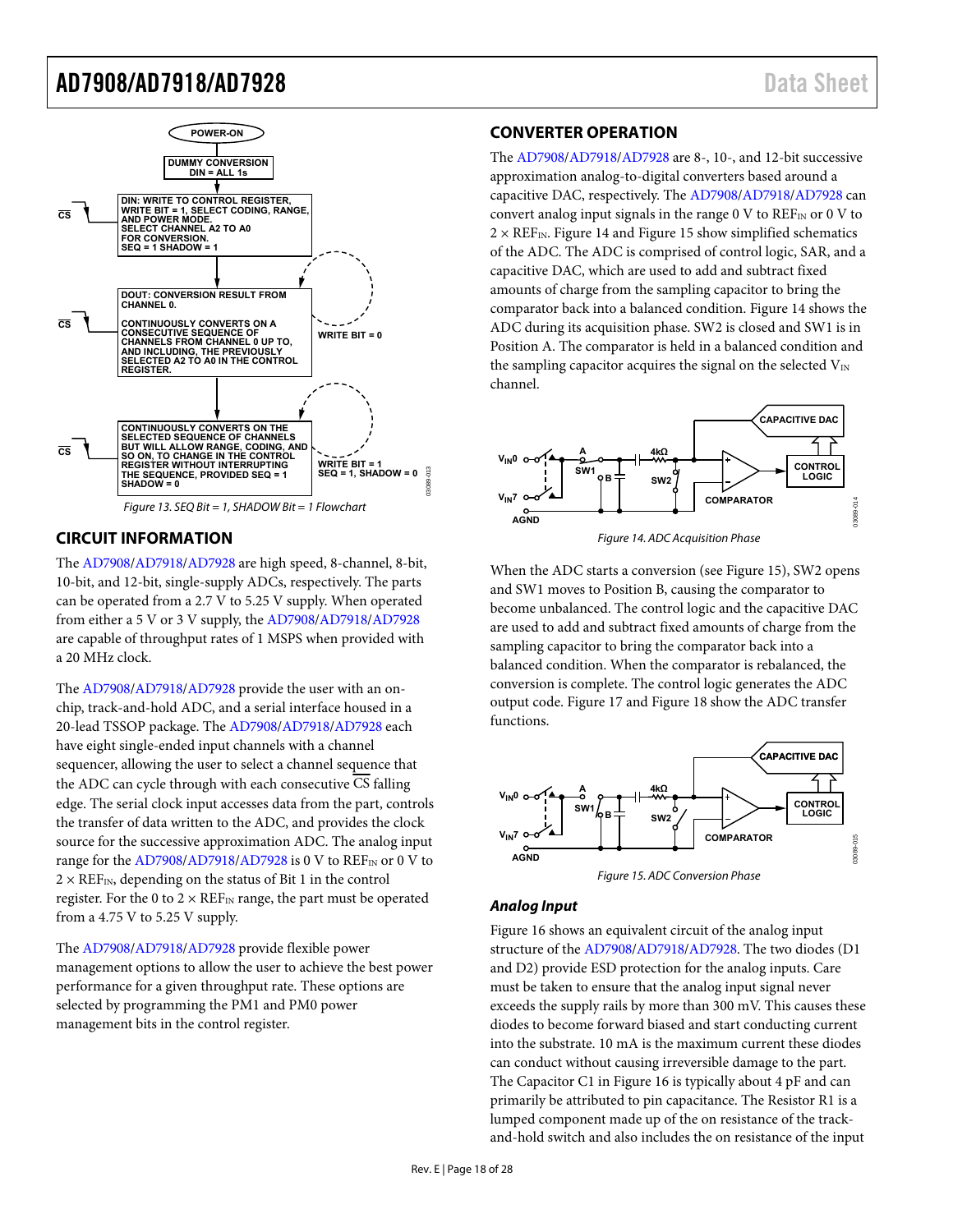multiplexer. The total resistance is typically about 400  $\Omega$ . The Capacitor C2 is the ADC sampling capacitor and has a capacitance of 30 pF typically. For ac applications, removing high frequency components from the analog input signal is recommended by use of an RC lowpass filter on the relevant analog input pin. In applications where harmonic distortion and signal-to-noise ratio are critical, the analog input should be driven from a low impedance source. Large source impedances significantly affect the ac performance of the ADC. This can necessitate the use of an input buffer amplifier. The choice of the op amp is a function of the particular application.

When no amplifier is used to drive the analog input, the source impedance should be limited to low values. The maximum source impedance depends on the amount of total harmonic distortion (THD) that can be tolerated. The THD increases as the source impedance increases, and performance degrades (see [Figure 8\)](#page-13-0).



Figure 16. Equivalent Analog Input Circuit

#### <span id="page-18-5"></span><span id="page-18-0"></span>**ADC TRANSFER FUNCTION**

The output coding of th[e AD7908](http://www.analog.com/ad7908?doc=ad7908_7918_7928.pdf)[/AD7918/](http://www.analog.com/ad7918?doc=ad7908_7918_7928.pdf)[AD7928 i](http://www.analog.com/ad7928?doc=AD7908_7918_7928.pdf)s either straight binary or twos complement, depending on the status of the LSB in the control register. The designed code transitions occur at successive LSB values (that is, 1 LSB, 2 LSBs, and so on). The LSB size is REF<sub>IN</sub>/256 for the [AD7908,](http://www.analog.com/ad7908?doc=ad7908_7918_7928.pdf) REF<sub>IN</sub>/1024 for the [AD7918,](http://www.analog.com/ad7918?doc=ad7908_7918_7928.pdf) and REF<sub>IN</sub>/4096 for th[e AD7928.](http://www.analog.com/ad7928?doc=AD7908_7918_7928.pdf) The ideal transfer characteristic for th[e AD7908/](http://www.analog.com/ad7908?doc=ad7908_7918_7928.pdf)[AD7918](http://www.analog.com/ad7918?doc=ad7908_7918_7928.pdf)[/AD7928 w](http://www.analog.com/ad7928?doc=AD7908_7918_7928.pdf)hen straight binary coding is selected is shown i[n Figure 17,](#page-18-3) and the ideal transfer characteristic for the [AD7908](http://www.analog.com/ad7908?doc=ad7908_7918_7928.pdf)[/AD7918](http://www.analog.com/ad7918?doc=ad7908_7918_7928.pdf)[/AD7928](http://www.analog.com/ad7928?doc=AD7908_7918_7928.pdf) when twos complement coding is selected is shown i[n Figure 18.](#page-18-4) 



<span id="page-18-3"></span>Figure 17. Straight Binary Transfer Characteristic

#### **ADC CODE 100…000 011…111 100…001 100…010 011…110 • • 000…001 000…000 111…111 • • ANALOG INPUT 1LSB = 2 × VREF/256 AD7908**  $1LSB = 2 \times V_{REF}/4096$  AD7928  $1LSB = 2 \times V_{REF}$ /1024 AD7918 **+VREF – 1 LSB VREF – 1 LSB –VREF + 1 LSB** 03089-018

Figure 18. Twos Complement Transfer Characteristic with  $REF_{IN}$   $\pm$  REF<sub>IN</sub> Input Range

#### <span id="page-18-4"></span><span id="page-18-1"></span>**HANDLING BIPOLAR INPUT SIGNALS**

[Figure 19 s](#page-19-0)hows how useful the combination of the  $2 \times REF_{IN}$ input range and the twos complement output coding scheme is for handling bipolar input signals. If the bipolar input signal is biased about  $REF_{IN}$  and twos complement output coding is selected, then REF<sub>IN</sub> becomes the zero code point, -REF<sub>IN</sub> is negative full scale and +REF<sub>IN</sub> becomes positive full scale, with a dynamic range of  $2 \times \text{REF}_{\text{IN}}$ .

#### <span id="page-18-2"></span>**TYPICAL CONNECTION DIAGRAM**

[Figure 20 s](#page-19-1)hows a typical connection diagram for the [AD7908](http://www.analog.com/ad7908?doc=ad7908_7918_7928.pdf)[/AD7918/](http://www.analog.com/ad7918?doc=ad7908_7918_7928.pdf)[AD7928.](http://www.analog.com/ad7928?doc=AD7908_7918_7928.pdf) In this setup, the AGND pin is connected to the analog ground plane of the system. I[n Figure 20,](#page-19-1)  $REF_{IN}$  is connected to a decoupled 2.5 V supply from a reference source, the AD780, to provide an analog input range of 0 V to 2.5 V (if RANGE bit is 1) or 0 V to 5 V (if RANGE bit is 0). Although the  $AD7908/AD7918/AD7928$  $AD7908/AD7918/AD7928$  $AD7908/AD7918/AD7928$  is connected to a  $V_{DD}$  of 5 V, the serial interface is connected to a 3 V microprocessor. The V<sub>DRIVE</sub> pin of the [AD7908/](http://www.analog.com/ad7908?doc=ad7908_7918_7928.pdf)[AD7918/](http://www.analog.com/ad7918?doc=ad7908_7918_7928.pdf)[AD7928 i](http://www.analog.com/ad7928?doc=AD7908_7918_7928.pdf)s connected to the same 3 V supply of the microprocessor to allow a 3 V logic interface (see th[e Digital Inputs](#page-19-2) section). The conversion result is output in a 16-bit word. This 16-bit data stream consists of a leading zero, three address bits indicating which channel the conversion result corresponds to, followed by the 12 bits of conversion data for th[e AD7928](http://www.analog.com/ad7928?doc=AD7908_7918_7928.pdf) (10 bits of data for th[e AD7918](http://www.analog.com/ad7918?doc=ad7908_7918_7928.pdf) and 8 bits of data for the [AD7908,](http://www.analog.com/ad7908?doc=ad7908_7918_7928.pdf) each followed by two and four trailing zeros, respectively). For applications where power consumption is of concern, the power-down modes should be used between conversions or bursts of several conversions to improve power performance (see the [Modes of Operation](#page-20-0)  section).

### Data Sheet **AD7908/AD7918/AD7928**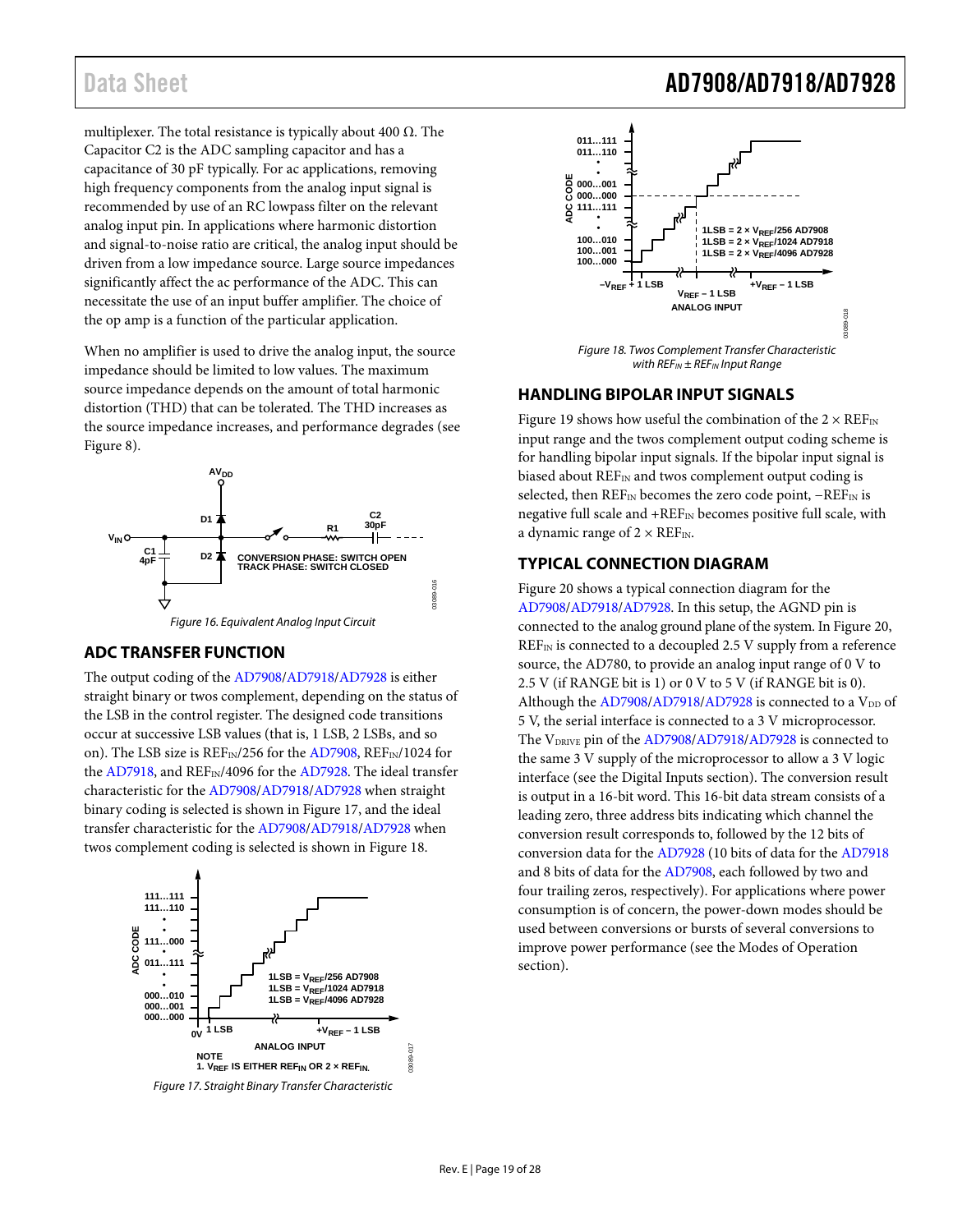

Figure 19. Handling Bipolar Signals

<span id="page-19-0"></span>

#### <span id="page-19-1"></span>**Analog Input Selection**

Any one of eight analog input channels can be selected for conversion by programming the multiplexer with the Address Bit ADD2 to Address Bit ADD0 in the control register. The channel configurations are shown in [Table 8.](#page-14-2) Th[e AD7908/](http://www.analog.com/ad7908?doc=ad7908_7918_7928.pdf) [AD7918](http://www.analog.com/ad7918?doc=ad7908_7918_7928.pdf)[/AD7928 c](http://www.analog.com/ad7928?doc=AD7908_7918_7928.pdf)an also be configured to automatically cycle through a number of channels as selected. The sequencer feature is accessed via the SEQ and SHADOW bits in the control register (see [Table 10\)](#page-15-1).

The [AD7908/](http://www.analog.com/ad7908?doc=ad7908_7918_7928.pdf)[AD7918](http://www.analog.com/ad7918?doc=ad7908_7918_7928.pdf)[/AD7928](http://www.analog.com/ad7928?doc=AD7908_7918_7928.pdf) can be programmed to continuously convert on a selection of channels in ascending order. The analog input channels to be converted on are selected through programming the relevant bits in the SHADOW register (see the SHADOW Register section). The next serial transfer then acts on the sequence programmed by executing a conversion on the lowest channel in the selection. The next serial transfer results in a conversion on the next highest channel in the sequence, and so on.

It is not necessary to write to the control register once a sequencer operation has been initiated. The WRITE bit must be set to zero or the DIN line tied low to ensure the control register is not accidentally overwritten, or the sequence operation interrupted. If the control register is written to at any time

during the sequence, then it must be ensured that the SEQ and SHADOW bits are set to 1, 0 to avoid interrupting the automatic conversion sequence. This pattern continues until such time as the [AD7908/](http://www.analog.com/ad7908?doc=ad7908_7918_7928.pdf)[AD7918/](http://www.analog.com/ad7918?doc=ad7908_7918_7928.pdf)[AD7928](http://www.analog.com/ad7928?doc=AD7908_7918_7928.pdf) is written to and the SEQ and SHADOW bits are configured with any bit combination except 1, 0. On completion of the sequence, the [AD7908/](http://www.analog.com/ad7908?doc=ad7908_7918_7928.pdf) [AD7918](http://www.analog.com/ad7918?doc=ad7908_7918_7928.pdf)[/AD7928](http://www.analog.com/ad7928?doc=AD7908_7918_7928.pdf) sequencer returns to the first selected channel in the SHADOW register and commence the sequence again.

Rather than selecting a particular sequence of channels, a number of consecutive channels beginning with Channel 0 can also be programmed via the control register alone, without needing to write to the SHADOW register. This is possible if the SEQ and SHADOW bits are set to 1,1. The channel address bits ADD2 through ADD0 then determine the final channel in the consecutive sequence. The next conversion is on Channel 0, then Channel 1, and so on until the channel selected via the address bits ADD2 through ADD0 is reached. The cycle begins again on the next serial transfer, provided the WRITE bit is set to low, or if high, that the SEQ and SHADOW bits are set to 1, 0; then the ADC continues its preprogrammed automatic sequence uninterrupted.

Regardless of which channel selection method is used, the 16-bit word output from the [AD7928 d](http://www.analog.com/ad7928?doc=AD7908_7918_7928.pdf)uring each conversion always contains a leading zero, three channel address bits that the conversion result corresponds to, followed by the 12-bit conversion result. The [AD7918 o](http://www.analog.com/ad7918?doc=ad7908_7918_7928.pdf)utputs a leading zero, three channel address bits that the conversion result corresponds to, followed by the 10-bit conversion result and two trailing zeros; the [AD7908 o](http://www.analog.com/ad7908?doc=ad7908_7918_7928.pdf)utputs a leading zero, three channel address bits that the conversion result corresponds to, followed by the 8-bit conversion result and four trailing zeros. (See the [Serial](#page-22-1)  [Interface s](#page-22-1)ection.)

#### <span id="page-19-2"></span>**Digital Inputs**

The digital inputs applied to the [AD7908/](http://www.analog.com/ad7908?doc=ad7908_7918_7928.pdf)[AD7918](http://www.analog.com/ad7918?doc=ad7908_7918_7928.pdf)[/AD7928](http://www.analog.com/ad7928?doc=AD7908_7918_7928.pdf) are not limited by the maximum ratings that limit the analog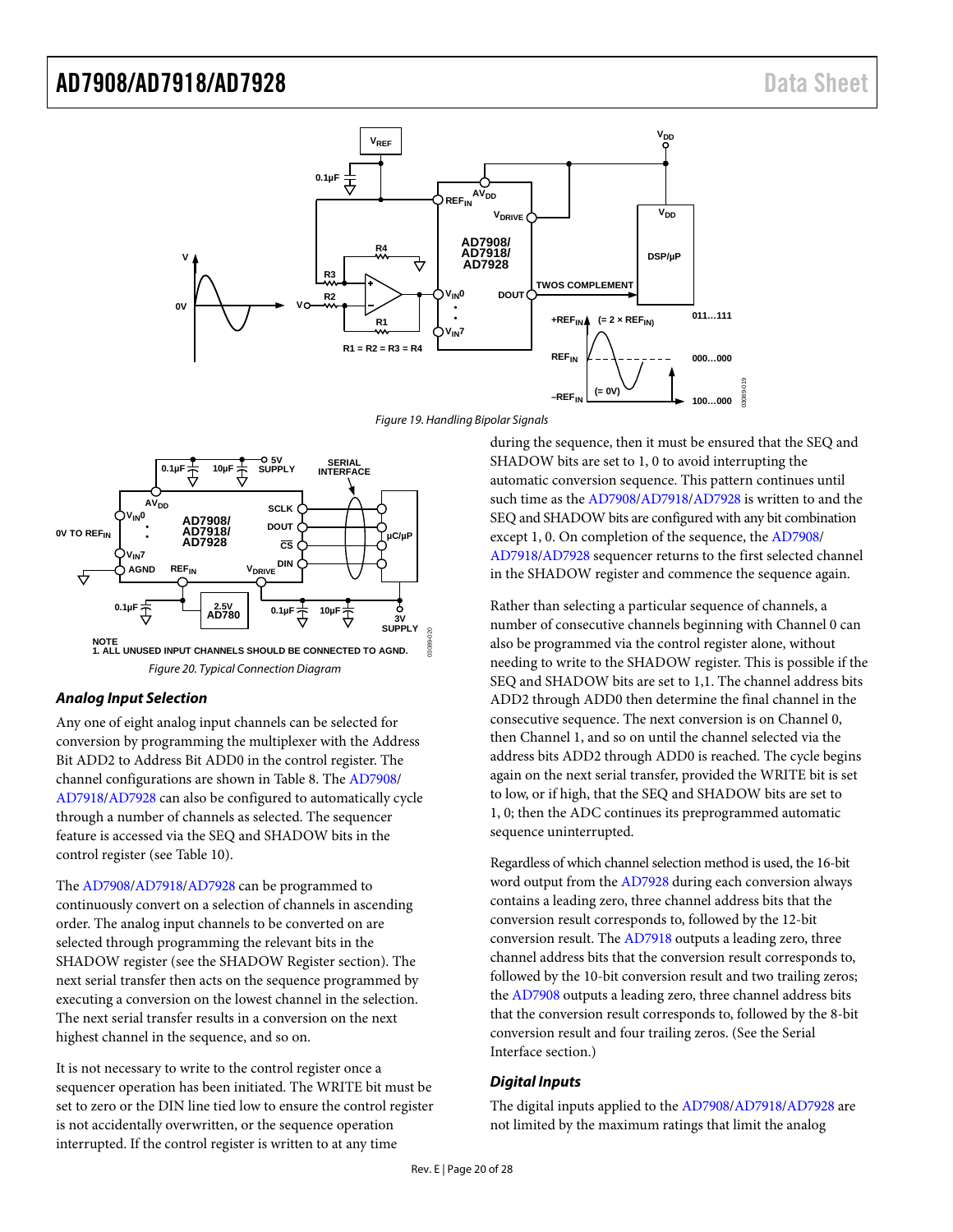# Data Sheet Additional AD7908/AD7918/AD7928

inputs. Instead, the digital inputs applied can go to 7 V and are not restricted by the  $AV_{DD} + 0.3$  V limit as on the analog inputs.

Another advantage of SCLK, DIN, and  $\overline{\text{CS}}$  not being restricted by the  $AV_{DD}$  + 0.3 V limit is the fact that power supply sequencing issues are avoided. If  $\overline{CS}$ , DIN, or SCLK are applied before AV<sub>DD</sub>, there is no risk of latch-up as there would be on the analog inputs if a signal greater than 0.3 V was applied prior to AV<sub>pp</sub>.

#### **VDRIVE**

The [AD7908/](http://www.analog.com/ad7908?doc=ad7908_7918_7928.pdf)[AD7918](http://www.analog.com/ad7918?doc=ad7908_7918_7928.pdf)[/AD7928](http://www.analog.com/ad7928?doc=AD7908_7918_7928.pdf) also have the VDRIVE feature. VDRIVE controls the voltage at which the serial interface operates. VDRIVE allows the ADC to easily interface to both 3 V and 5 V processors. For example, if the [AD7908](http://www.analog.com/ad7908?doc=ad7908_7918_7928.pdf)[/AD7918/](http://www.analog.com/ad7918?doc=ad7908_7918_7928.pdf)[AD7928](http://www.analog.com/ad7928?doc=AD7908_7918_7928.pdf) were operated with an  $AV_{DD}$  of 5 V, the  $V_{DRIVE}$  pin could be powered from a 3 V supply. Th[e AD7908](http://www.analog.com/ad7908?doc=ad7908_7918_7928.pdf)[/AD7918/](http://www.analog.com/ad7918?doc=ad7908_7918_7928.pdf)[AD7928 h](http://www.analog.com/ad7928?doc=AD7908_7918_7928.pdf)ave better dynamic performance with an AV<sub>DD</sub> of 5 V while still being able to interface to 3 V processors. Care should be taken to ensure V<sub>DRIVE</sub> does not exceed AV<sub>DD</sub> by more than 0.3 V. See the [Absolute Maximum Ratings s](#page-9-0)ection.

#### **Reference**

An external reference source should be used to supply the 2.5 V reference to the [AD7908](http://www.analog.com/ad7908?doc=ad7908_7918_7928.pdf)[/AD7918/](http://www.analog.com/ad7918?doc=ad7908_7918_7928.pdf)[AD7928.](http://www.analog.com/ad7928?doc=AD7908_7918_7928.pdf) Errors in the reference source results in gain errors in the [AD7908/](http://www.analog.com/ad7908?doc=ad7908_7918_7928.pdf) [AD7918](http://www.analog.com/ad7918?doc=ad7908_7918_7928.pdf)[/AD7928 t](http://www.analog.com/ad7928?doc=AD7908_7918_7928.pdf)ransfer function and adds to the specified full-scale errors of the part. A capacitor of at least 0.1 μF should be placed on the REF<sub>IN</sub> pin. Suitable reference sources for the [AD7908](http://www.analog.com/ad7908?doc=ad7908_7918_7928.pdf)[/AD7918/](http://www.analog.com/ad7918?doc=ad7908_7918_7928.pdf)[AD7928](http://www.analog.com/ad7928?doc=AD7908_7918_7928.pdf) include the AD780, REF192, AD1582, ADR03, ADR381, ADR391, and ADR421.

If 2.5 V is applied to the  $REF_{IN}$  pin, the analog input range can either be 0 V to 2.5 V or 0 V to 5 V, depending on the setting of the RANGE bit in the control register.

#### <span id="page-20-0"></span>**MODES OF OPERATION**

The [AD7908/](http://www.analog.com/ad7908?doc=ad7908_7918_7928.pdf)[AD7918](http://www.analog.com/ad7918?doc=ad7908_7918_7928.pdf)[/AD7928](http://www.analog.com/ad7928?doc=AD7908_7918_7928.pdf) have a number of different modes of operation. These modes are designed to provide flexible power management options. These options can be chosen to optimize the power dissipation/throughput rate ratio for differing application requirements. The mode of operation of the [AD7908](http://www.analog.com/ad7908?doc=ad7908_7918_7928.pdf)[/AD7918](http://www.analog.com/ad7918?doc=ad7908_7918_7928.pdf)[/AD7928](http://www.analog.com/ad7928?doc=AD7908_7918_7928.pdf) is controlled by the power management bits, PM1 and PM0, in the control register, as detailed i[n Table 9.](#page-15-2) When power supplies are first applied to the [AD7908](http://www.analog.com/ad7908?doc=ad7908_7918_7928.pdf)[/AD7918/](http://www.analog.com/ad7918?doc=ad7908_7918_7928.pdf)[AD7928,](http://www.analog.com/ad7928?doc=AD7908_7918_7928.pdf) care should be taken to ensure that the part is placed in the required mode of operation (see [Powering Up the AD7908/AD7918/AD7928](#page-21-0) section).

#### **Normal Mode (PM1 = PM0 = 1)**

This mode is intended for the fastest throughput rate performance, as the user does not have to worry about any power-up times with the [AD7908/](http://www.analog.com/ad7908?doc=ad7908_7918_7928.pdf)[AD7918](http://www.analog.com/ad7918?doc=ad7908_7918_7928.pdf)[/AD7928](http://www.analog.com/ad7928?doc=AD7908_7918_7928.pdf) remaining fully powered at all times[. Figure 21](#page-20-1) shows the general diagram of the operation of th[e AD7908/](http://www.analog.com/ad7908?doc=ad7908_7918_7928.pdf)[AD7918](http://www.analog.com/ad7918?doc=ad7908_7918_7928.pdf)[/AD7928 i](http://www.analog.com/ad7928?doc=AD7908_7918_7928.pdf)n this mode.

The conversion is initiated on the falling edge of  $\overline{CS}$  and the track-and-hold enters hold mode as described in th[e Serial](#page-22-1)  [Interface s](#page-22-1)ection. The data presented to th[e AD7908](http://www.analog.com/ad7908?doc=ad7908_7918_7928.pdf)[/AD7918/](http://www.analog.com/ad7918?doc=ad7908_7918_7928.pdf) [AD7928 o](http://www.analog.com/ad7928?doc=AD7908_7918_7928.pdf)n the DIN line during the first 12 clock cycles of the data transfer are loaded into the control register (provided WRITE bit is set to 1). If data is to be written to the SHADOW register (SEQ =  $0$ , SHADOW = 1 on previous write), data presented on the DIN line during the first 16 SCLK cycles is loaded into the SHADOW register. The part remains fully powered up in normal mode at the end of the conversion as long as PM1 and PM0 are both loaded with 1 on every data transfer.

Sixteen serial clock cycles are required to complete the conversion and access the conversion result. The track-andhold goes back into track on the 14th SCLK falling edge. CS can then idle high until the next conversion or can idle low until sometime prior to the next conversion, effectively idling CS low.

Once a data transfer is complete (DOUT has returned to threestate), another conversion can be initiated after the quiet time, t<sub>QUIET</sub>, has elapsed by bringing CS low again.



#### <span id="page-20-1"></span>**Full Shutdown Mode (PM1 = 1, PM0 = 0)**

In this mode, all internal circuitry on the [AD7908](http://www.analog.com/ad7908?doc=ad7908_7918_7928.pdf)[/AD7918/](http://www.analog.com/ad7918?doc=ad7908_7918_7928.pdf) [AD7928 i](http://www.analog.com/ad7928?doc=AD7908_7918_7928.pdf)s powered down. The part retains information in the control register during full shutdown. Th[e AD7908](http://www.analog.com/ad7908?doc=ad7908_7918_7928.pdf)[/AD7918/](http://www.analog.com/ad7918?doc=ad7908_7918_7928.pdf) [AD7928 r](http://www.analog.com/ad7928?doc=AD7908_7918_7928.pdf)emains in full shutdown until the power management bits in the control register, PM1 and PM0, are changed.

If a write to the control register occurs while the part is in full shutdown, with the power management bits changed to PM0 = PM1 = 1, normal mode, the part begins to power up on the CS rising edge. The track-and-hold that was in hold while the part was in full shutdown returns to track on the 14th SCLK falling edge.

To ensure that the part is fully powered up, tPOWER UP, should have elapsed before the next  $\overline{\text{CS}}$  falling edge[. Figure 22](#page-21-1) shows the general diagram for this sequence.

#### **Auto Shutdown Mode (PM1 = 0, PM0 = 1)**

In this mode, the [AD7908/](http://www.analog.com/ad7908?doc=ad7908_7918_7928.pdf)[AD7918](http://www.analog.com/ad7918?doc=ad7908_7918_7928.pdf)[/AD7928](http://www.analog.com/ad7928?doc=AD7908_7918_7928.pdf) automatically enters shutdown at the end of each conversion when the control register is updated. When the part is in shutdown, the track and hold is in hold mode. [Figure 23 s](#page-21-2)hows the general diagram of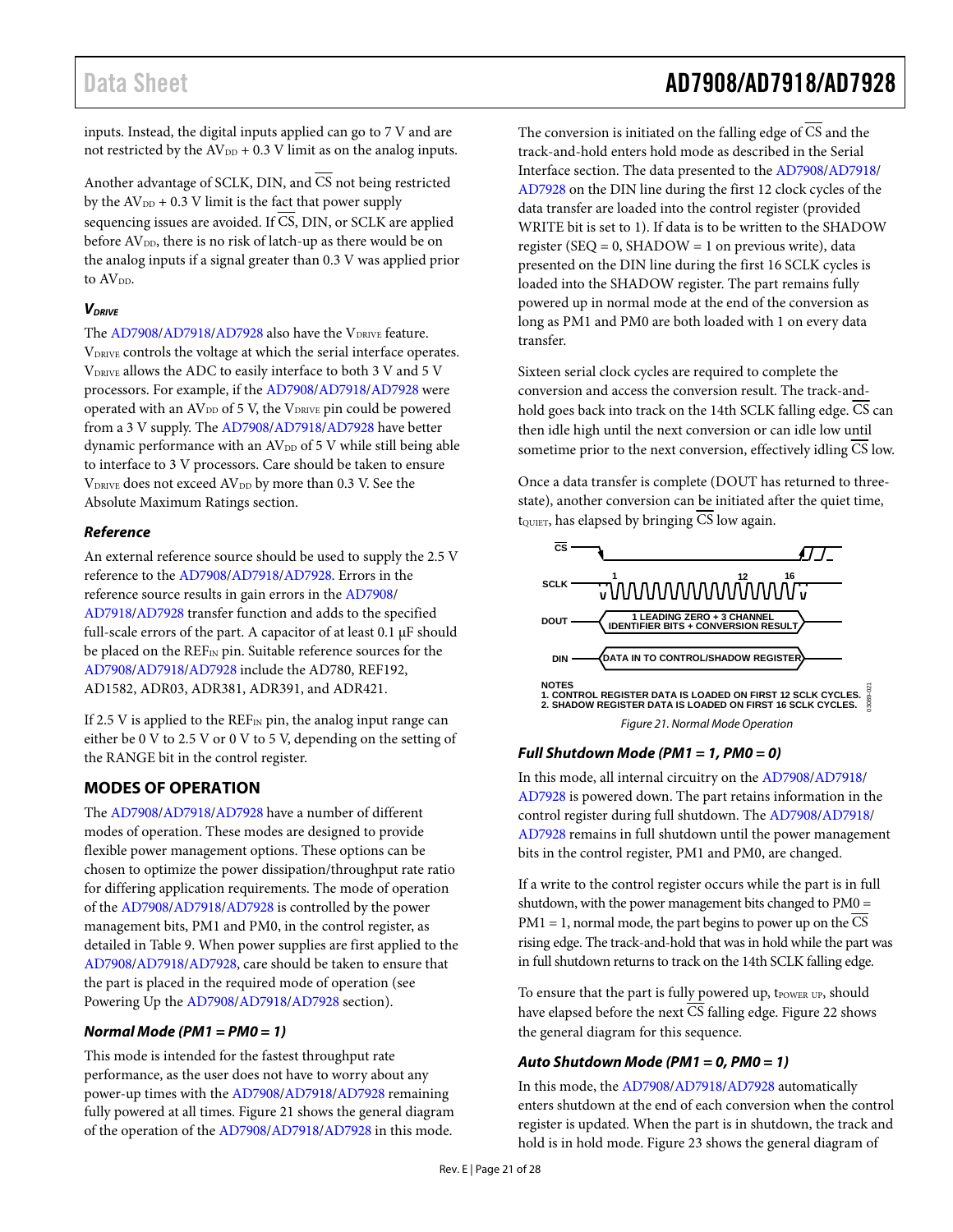the operation of the [AD7908](http://www.analog.com/ad7908?doc=ad7908_7918_7928.pdf)[/AD7918/](http://www.analog.com/ad7918?doc=ad7908_7918_7928.pdf)[AD7928](http://www.analog.com/ad7928?doc=AD7908_7918_7928.pdf) in this mode. In shutdown mode, all internal circuitry on the [AD7908/](http://www.analog.com/ad7908?doc=ad7908_7918_7928.pdf)[AD7918/](http://www.analog.com/ad7918?doc=ad7908_7918_7928.pdf) [AD7928](http://www.analog.com/ad7928?doc=AD7908_7918_7928.pdf) is powered down. The part retains information in the control register during shutdown. Th[e AD7908](http://www.analog.com/ad7908?doc=ad7908_7918_7928.pdf)[/AD7918/](http://www.analog.com/ad7918?doc=ad7908_7918_7928.pdf) [AD7928](http://www.analog.com/ad7928?doc=AD7908_7918_7928.pdf) remains in shutdown until the next  $\overline{CS}$  falling edge it receives. On this  $\overline{\text{CS}}$  falling edge, the track-and-hold that was in hold while the part was in shutdown returns to track. Wakeup time from auto shutdown is 1 μs, and the user should ensure that 1 μs has elapsed before attempting a valid conversion. When running the [AD7908](http://www.analog.com/ad7908?doc=ad7908_7918_7928.pdf)[/AD7918/](http://www.analog.com/ad7918?doc=ad7908_7918_7928.pdf)[AD7928](http://www.analog.com/ad7928?doc=AD7908_7918_7928.pdf) with a 20 MHz clock, one dummy cycle should be sufficient to ensure the part is fully powered up. During this dummy cycle the contents of the control register should remain unchanged; therefore the WRITE bit should be 0 on the DIN line. This dummy cycle

effectively halves the throughput rate of the part, with every other conversion result being valid. In this mode, the power consumption of the part is greatly reduced with the part entering shutdown at the end of each conversion. When the control register is programmed to move into auto shutdown, it does so at the end of the conversion. The user can move the ADC in and out of the low power state by controlling the CS signal.

#### <span id="page-21-0"></span>*Powering Up the [AD7908/](http://www.analog.com/ad7908?doc=ad7908_7918_7928.pdf)[AD7918](http://www.analog.com/ad7918?doc=ad7908_7918_7928.pdf)[/AD7928](http://www.analog.com/ad7928?doc=AD7908_7918_7928.pdf)*

When supplies are first applied to th[e AD7908/](http://www.analog.com/ad7908?doc=ad7908_7918_7928.pdf)[AD7918/](http://www.analog.com/ad7918?doc=ad7908_7918_7928.pdf) [AD7928,](http://www.analog.com/ad7928?doc=AD7908_7918_7928.pdf) the ADC can power up in any of the operating modes of the part. To ensure the part is placed into the required operating mode, the user should perform a dummy cycle operation as outlined i[n Figure 24.](#page-21-3)

<span id="page-21-3"></span><span id="page-21-2"></span><span id="page-21-1"></span>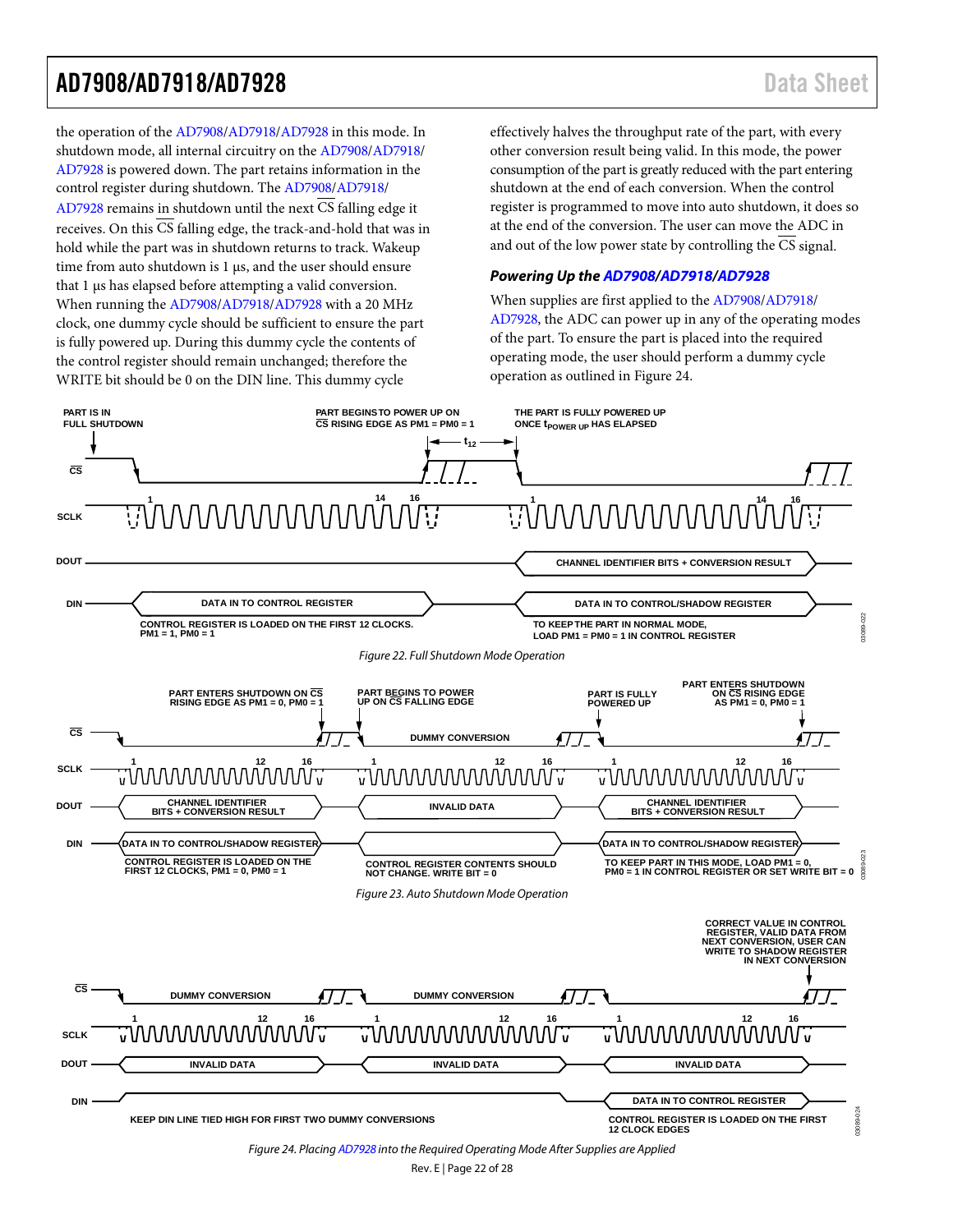#### <span id="page-22-2"></span><span id="page-22-0"></span>**POWER VS. THROUGHPUT RATE**

By operating in auto shutdown mode on the [AD7908/](http://www.analog.com/ad7908?doc=ad7908_7918_7928.pdf)[AD7918/](http://www.analog.com/ad7918?doc=ad7908_7918_7928.pdf) [AD7928,](http://www.analog.com/ad7928?doc=AD7908_7918_7928.pdf) the average power consumption of the ADC decreases at lower throughput rates. [Figure 25](#page-22-3) shows how as the throughput rate is reduced, the part remains in its shutdown state longer and the average power consumption over time drops accordingly.

For example, if the [AD7928](http://www.analog.com/ad7928?doc=AD7908_7918_7928.pdf) is operated in a continuous sampling mode with a throughput rate of 100 kSPS and an SCLK of 20 MHz ( $AV<sub>DD</sub> = 5 V$ ), and the device is placed in auto shutdown mode, that is, if  $PM1 = 0$  and  $PM0 = 1$ , then the power consumption is calculated as follows:

The maximum power dissipation during normal operation is 13.5 mW ( $AV<sub>DD</sub> = 5 V$ ). If the power-up time from auto shutdown is one dummy cycle, that is,  $1 \mu s$ , and the remaining conversion time is another cycle, that is, 1 μs, then th[e AD7928](http://www.analog.com/ad7928?doc=AD7908_7918_7928.pdf) can be said to dissipate 13.5 mW for 2 μs during each conversion cycle. For the remainder of the conversion cycle, 8 μs, the part remains in auto shutdown mode. Th[e AD7928](http://www.analog.com/ad7928?doc=AD7908_7918_7928.pdf) can be said to dissipate 2.5 μW for the remaining 8 μs of the conversion cycle. If the throughput rate is 100 kSPS, the cycle time is 10 μs and the average power dissipated during each cycle is

 $(2/10) \times (13.5 \text{ mW}) + (8/10) \times (2.5 \text{ µW}) = 2.702 \text{ mW}$ 

[Figure 25](#page-22-3) shows the maximum power vs. throughput rate when using the auto shutdown mode with 3 V and 5 V supplies.



<span id="page-22-3"></span>*Figure 25[. AD7928](http://www.analog.com/ad7928?doc=AD7908_7918_7928.pdf) Power vs. Throughput Rate*

#### <span id="page-22-1"></span>**SERIAL INTERFACE**

[Figure 27,](#page-24-0) [Figure 28,](#page-24-1) an[d Figure 29](#page-24-2) show the detailed timing diagrams for serial interfacing to the [AD7908,](http://www.analog.com/ad7908?doc=ad7908_7918_7928.pdf) [AD7918,](http://www.analog.com/ad7918?doc=ad7908_7918_7928.pdf) and [AD7928,](http://www.analog.com/ad7928?doc=AD7908_7918_7928.pdf) respectively. The serial clock provides the conversion clock and also controls the transfer of information to and from the [AD7908/](http://www.analog.com/ad7908?doc=ad7908_7918_7928.pdf)[AD7918/](http://www.analog.com/ad7918?doc=ad7908_7918_7928.pdf)[AD7928](http://www.analog.com/ad7928?doc=AD7908_7918_7928.pdf) during each conversion.

The  $\overline{\text{CS}}$  signal initiates the data transfer and conversion process. The falling edge of  $\overline{CS}$  puts the track-and-hold into hold mode, takes the bus out of three-state; the analog input is sampled at this point. The conversion is also initiated at this point and requires 16 SCLK cycles to complete. The track-and-hold goes back into track on the 14th SCLK falling edge as shown in [Figure 27,](#page-24-0) [Figure 28,](#page-24-1) an[d Figure 29](#page-24-2) at Point B, except when the write is to the SHADOW register, in which case the track-andhold does not return to track until the rising edge of CS, that is, Point C in [Figure 30.](#page-24-3) On the 16th SCLK falling edge, the DOUT line goes back into three-state. If the rising edge of  $\overline{CS}$  occurs before 16 SCLKs have elapsed, the conversion is terminated, the DOUT line goes back into three-state, and the control register is not updated; otherwise DOUT returns to three-state on the 16th SCLK falling edge as shown i[n Figure 27,](#page-24-0) [Figure 28,](#page-24-1) and [Figure 29.](#page-24-2) Sixteen serial clock cycles are required to perform the conversion process and to access data from the [AD7908/](http://www.analog.com/ad7908?doc=ad7908_7918_7928.pdf) [AD7918](http://www.analog.com/ad7918?doc=ad7908_7918_7928.pdf)[/AD7928.](http://www.analog.com/ad7928?doc=AD7908_7918_7928.pdf) For the [AD7908/](http://www.analog.com/ad7908?doc=ad7908_7918_7928.pdf)[AD7918/](http://www.analog.com/ad7918?doc=ad7908_7918_7928.pdf)[AD7928,](http://www.analog.com/ad7928?doc=AD7908_7918_7928.pdf) the 8/10/12 bits of data are preceded by a leading zero and the 3-channel address bits (ADD2 to ADD0) identify which channel the result corresponds to.  $\overline{CS}$  going low provides the leading zero to be read in by the microcontroller or DSP. The three remaining address bits and data bits are then clocked out by subsequent SCLK falling edges beginning with the first address bit (ADD2). Thus the first falling clock edge on the serial clock has a leading zero provided and also clocks out Address Bit ADD2. The final bit in the data transfer is valid on the 16th falling edge, having been clocked out on the previous (15th) falling edge.

Writing of information to the control register takes place on the first 12 falling edges of SCLK in a data transfer, assuming the MSB, that is, the WRITE bit, has been set to 1. If the control register is programmed to use the SHADOW register, then writing of information to the SHADOW register takes place on all 16 SCLK falling edges in the next serial transfer, as shown for example on the [AD7928](http://www.analog.com/ad7928?doc=AD7908_7918_7928.pdf) i[n Figure 30.](#page-24-3) Two sequence options can be programmed in the SHADOW register. If the user does not want to program a second sequence, then the eight LSBs should be filled with zeros. The SHADOW register is updated upon the rising edge of  $\overline{CS}$  and the track-and-hold begins to track the first channel selected in the sequence.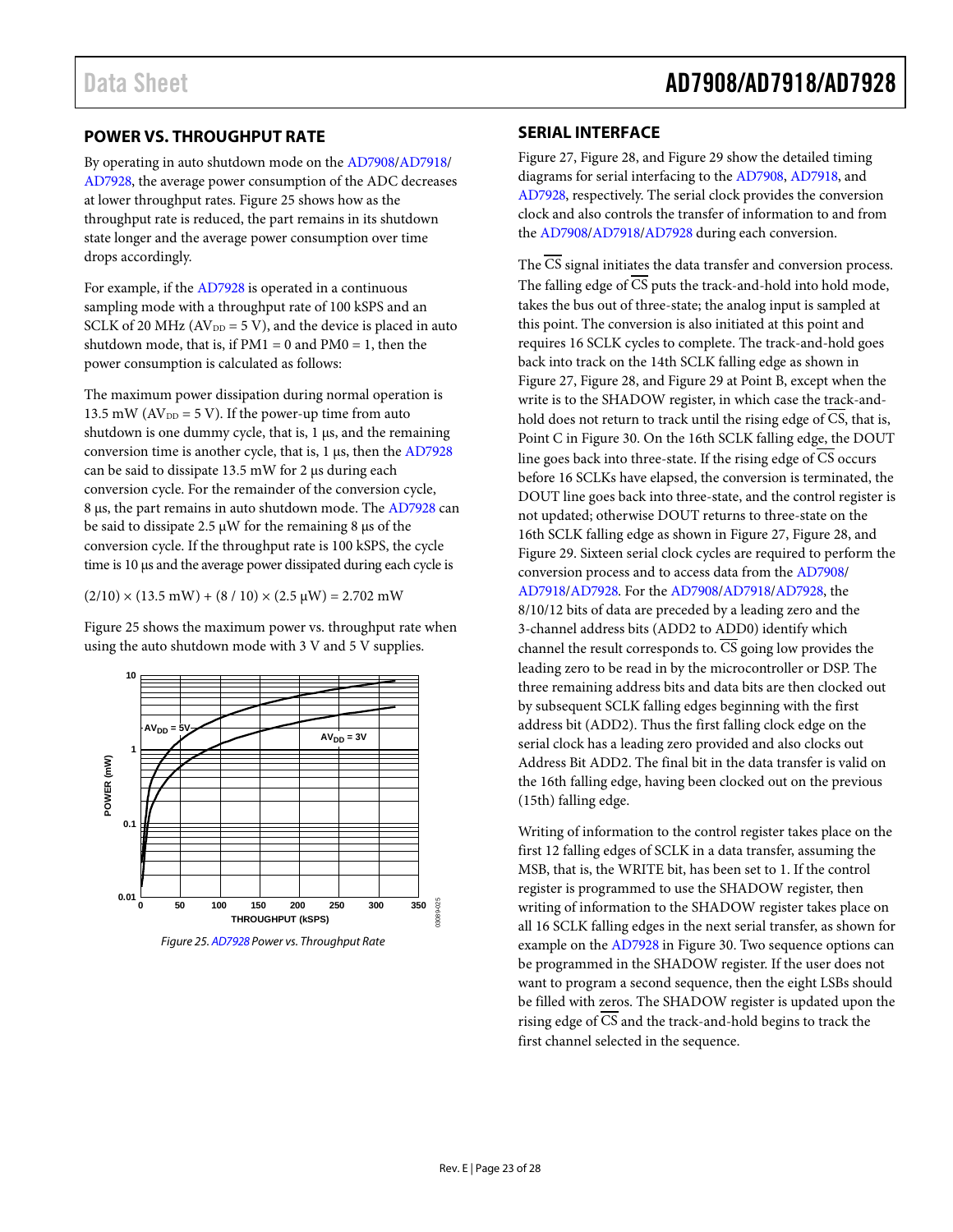The [AD7908 o](http://www.analog.com/ad7908?doc=ad7908_7918_7928.pdf)utputs a leading zero and three channel address bits that the conversion result corresponds to, followed by the 8-bit conversion result and four trailing zeros. Th[e AD7918](http://www.analog.com/ad7918?doc=ad7908_7918_7928.pdf) outputs a leading zero and three channel address bits that the conversion result corresponds to, followed by the 10-bit conversion result and two trailing zeros. The 16-bit word read from the [AD7928 a](http://www.analog.com/ad7928?doc=AD7908_7918_7928.pdf)lways contains a leading zero and three channel address bits that the conversion result corresponds to, followed by the 12-bit conversion result.

#### <span id="page-23-0"></span>**MICROPROCESSOR INTERFACING**

The serial interface on the [AD7908/](http://www.analog.com/ad7908?doc=ad7908_7918_7928.pdf)[AD7918/](http://www.analog.com/ad7918?doc=ad7908_7918_7928.pdf)[AD7928](http://www.analog.com/ad7928?doc=AD7908_7918_7928.pdf) allows the part to be directly connected to a range of many different microprocessors. This section explains how to interface the [AD7908](http://www.analog.com/ad7908?doc=ad7908_7918_7928.pdf)[/AD7918/](http://www.analog.com/ad7918?doc=ad7908_7918_7928.pdf)[AD7928](http://www.analog.com/ad7928?doc=AD7908_7918_7928.pdf) with some of the more common microcontroller and DSP serial interface protocols.

#### **[AD7908](http://www.analog.com/ad7908?doc=ad7908_7918_7928.pdf)[/AD7918](http://www.analog.com/ad7918?doc=ad7908_7918_7928.pdf)[/AD7928 t](http://www.analog.com/ad7928?doc=AD7908_7918_7928.pdf)o TMS320C541**

The serial interface on the TMS320C541 uses a continuous serial clock and frame synchronization signals to synchronize the data transfer operations with peripheral devices like the [AD7908](http://www.analog.com/ad7908?doc=ad7908_7918_7928.pdf)[/AD7918/](http://www.analog.com/ad7918?doc=ad7908_7918_7928.pdf)[AD7928.](http://www.analog.com/ad7928?doc=AD7908_7918_7928.pdf) The CS input allows easy interfacing between the TMS320C541 and the [AD7908/](http://www.analog.com/ad7908?doc=ad7908_7918_7928.pdf)[AD7918/](http://www.analog.com/ad7918?doc=ad7908_7918_7928.pdf)[AD7928](http://www.analog.com/ad7928?doc=AD7908_7918_7928.pdf) without any glue logic required. The serial port of the TMS320C541 is set up to operate in burst mode with internal CLKX0 (Tx serial clock on Serial Port 0) and FSX0 (Tx frame sync from Serial Port 0). The serial port control register (SPC) must have the following setup:  $FO = 0$ ,  $FSM = 1$ ,  $MCM = 1$ , and TXM = 1. The connection diagram is shown i[n Figure 26.](#page-23-1) It should be noted that for signal processing applications, it is imperative that the frame synchronization signal from the TMS320C541 provides equidistant sampling. The VDRIVE pin of the [AD7908/](http://www.analog.com/ad7908?doc=ad7908_7918_7928.pdf)[AD7918](http://www.analog.com/ad7918?doc=ad7908_7918_7928.pdf)[/AD7928](http://www.analog.com/ad7928?doc=AD7908_7918_7928.pdf) takes the same supply voltage as that of the TMS320C541. This allows the ADC to operate at a higher voltage than the serial interface, that is, TMS320C541, if necessary.

<span id="page-23-1"></span>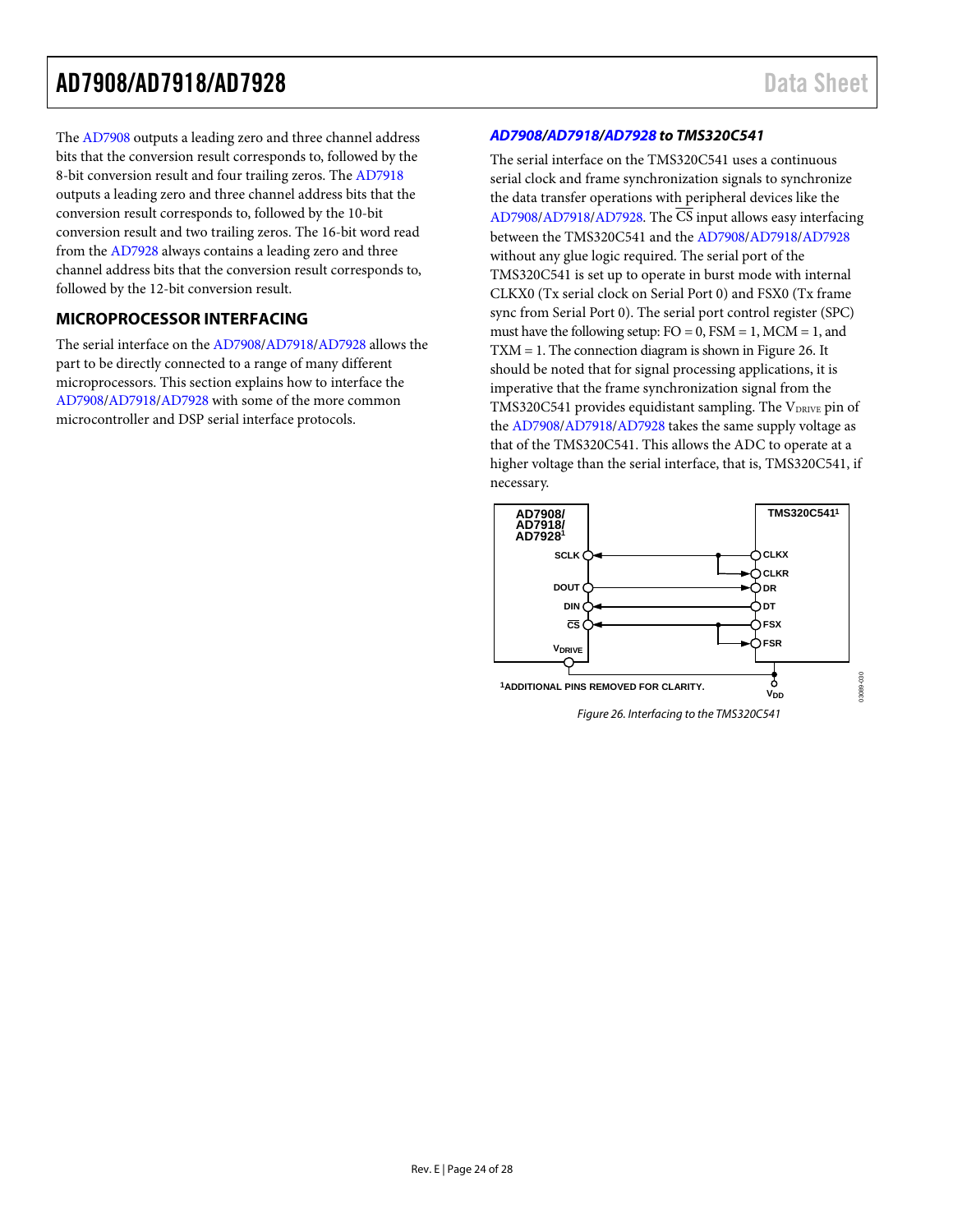## Data Sheet **AD7908/AD7918/AD7928**

<span id="page-24-1"></span><span id="page-24-0"></span>

<span id="page-24-3"></span><span id="page-24-2"></span>Figure 30[. AD7928 W](http://www.analog.com/ad7928?doc=AD7908_7918_7928.pdf)riting to SHADOW Register Timing Diagram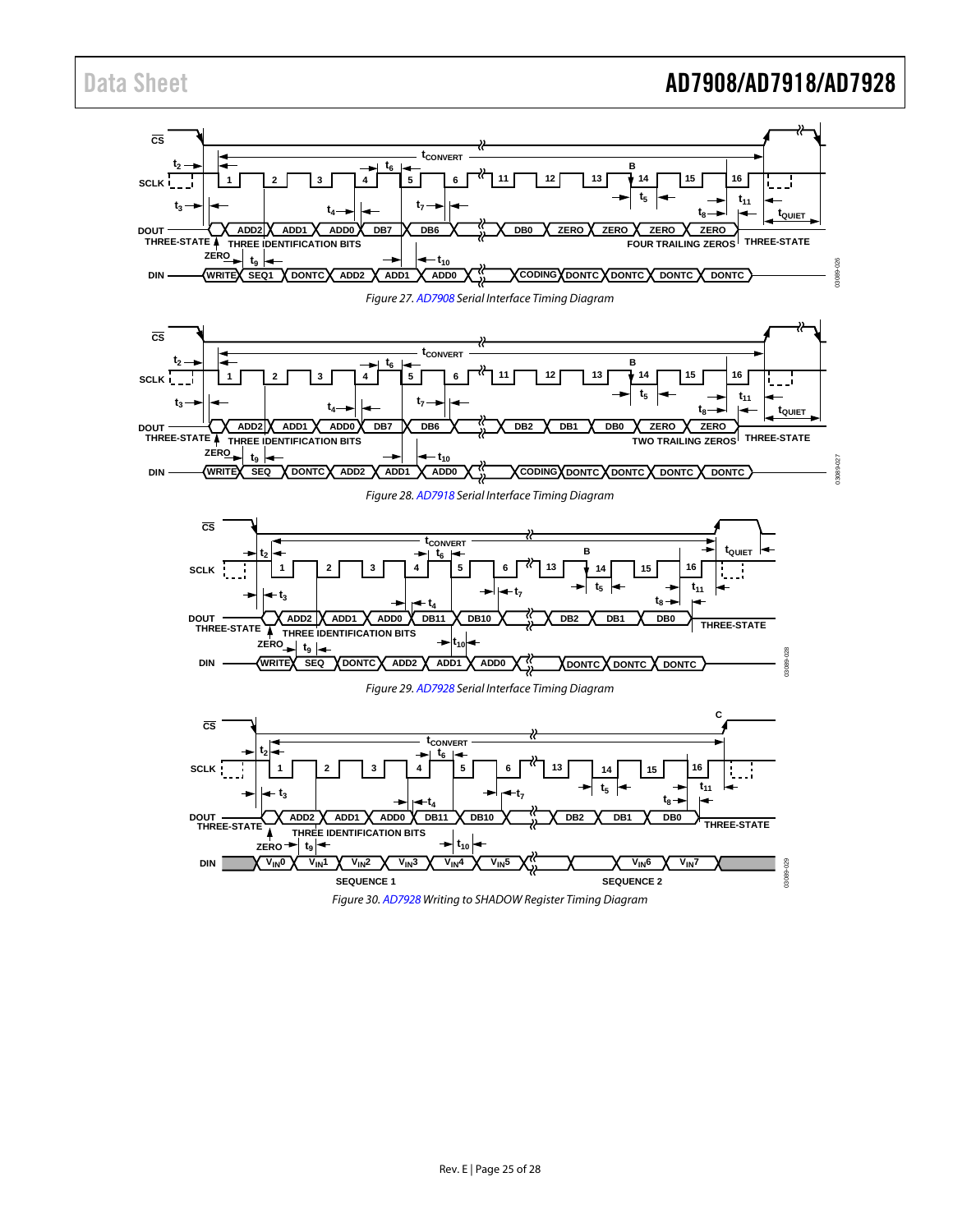#### *[AD7908/](http://www.analog.com/ad7908?doc=ad7908_7918_7928.pdf)[AD7918](http://www.analog.com/ad7918?doc=ad7908_7918_7928.pdf)[/AD7928](http://www.analog.com/ad7928?doc=AD7908_7918_7928.pdf) to ADSP-21xx*

The ADSP-21xx family of DSPs are interfaced directly to the [AD7908](http://www.analog.com/ad7908?doc=ad7908_7918_7928.pdf)[/AD7918/](http://www.analog.com/ad7918?doc=ad7908_7918_7928.pdf)[AD7928](http://www.analog.com/ad7928?doc=AD7908_7918_7928.pdf) without any glue logic required. The VDRIVE pin of the [AD7908/](http://www.analog.com/ad7908?doc=ad7908_7918_7928.pdf)[AD7918](http://www.analog.com/ad7918?doc=ad7908_7918_7928.pdf)[/AD7928](http://www.analog.com/ad7928?doc=AD7908_7918_7928.pdf) takes the same supply voltage as that of the ADSP-21xx. This allows the ADC to operate at a higher voltage than the serial interface, that is, ADSP-21xx, if necessary.

The SPORT0 control register should be set up as follows:  $TFSW = RFSW = 1$ , alternate framing INVRFS = INVTFS = 1, active low frame signal DTYPE = 00, right justify data SLEN = 1111, 16-bit data-words ISCLK = 1, internal serial clock  $TFSR = RFSR = 1$ , frame every word  $IRFS = 0$  $ITFS = 1$ 

The connection diagram is shown in [Figure 31.](#page-25-0) The ADSP-21xx has the TFS and RFS of the SPORT tied together, with TFS set as an output and RFS set as an input. The DSP operates in alternate framing mode and the SPORT control register is set up as described. The frame synchronization signal generated on the TFS is tied to CS, as with all signal processing applications where equidistant sampling is necessary. However, in this example the timer interrupt is used to control the sampling rate of the ADC, and under certain conditions equidistant sampling cannot be achieved.



*Figure 31. Interfacing to the ADSP-21xx*

<span id="page-25-0"></span>The timer register, for example, is loaded with a value that provides an interrupt at the required sample interval. When an interrupt is received, a value is transmitted with TFS/DT (ADC control word). The TFS is used to control the RFS and thus the reading of data. The frequency of the serial clock is set in the SCLKDIV register. When the instruction to transmit with TFS is given (that is,  $AX0 = TX0$ ), the state of the SCLK is checked. The DSP waits until the SCLK has gone high, low, and high before transmission can start. If the timer and SCLK values are chosen, such that the instruction to transmit occurs on or near the rising edge of SCLK, then the data can be transmitted or it can wait until the next clock edge.

For example, if the ADSP-2189 had a 20 MHz crystal such that it had a master clock frequency of 40 MHz, then the master cycle time would be 25 ns. If the SCLKDIV register was loaded with the value 3, then an SCLK of 5 MHz is obtained, and eight master clock periods elapse for every one SCLK period. Depending on the throughput rate selected, if the timer register is loaded with the value, say  $803 (803 + 1 = 804)$ , 100.5 SCLKs occur between interrupts and subsequently between transmit instructions. This situation results in nonequidistant sampling as the transmit instruction is occurring on a SCLK edge. If the number of SCLKs between interrupts is a whole integer figure of N, then equidistant sampling is implemented by the DSP.

#### *[AD7908/](http://www.analog.com/ad7908?doc=ad7908_7918_7928.pdf)[AD7918](http://www.analog.com/ad7918?doc=ad7908_7918_7928.pdf)[/AD7928](http://www.analog.com/ad7928?doc=AD7908_7918_7928.pdf) to DSP563xx*

The connection diagram i[n Figure 32](#page-25-1) shows how the [AD7908](http://www.analog.com/ad7908?doc=ad7908_7918_7928.pdf)[/AD7918](http://www.analog.com/ad7918?doc=ad7908_7918_7928.pdf)[/AD7928](http://www.analog.com/ad7928?doc=AD7908_7918_7928.pdf) can be connected to the synchronous serial interface (ESSI) of the DSP563xx family of DSPs from Motorola. Each ESSI (two on board) is operated in synchronous mode (SYN bit in  $CRB = 1$ ) with internally generated word length frame sync for both Tx and Rx (Bit FSL1 = 0 and Bit FSL0 = 0 in CRB). Normal operation of the ESSI is selected by making  $MOD = 0$  in the CRB. Set the word length to 16 by setting Bit  $WLI = 1$  and Bit  $WLO = 0$  in CRA. The FSP bit in the CRB should be set to 1 so the frame sync is negative. It should be noted that for signal processing applications, it is imperative that the frame synchronization signal from the DSP563xx provides equidistant sampling.

In the example shown i[n Figure 32,](#page-25-1) the serial clock is taken from the ESSI so the SCK0 pin must be set as an output, SCKD  $= 1$ . The V<sub>DRIVE</sub> pin of th[e AD7908](http://www.analog.com/ad7908?doc=ad7908_7918_7928.pdf)[/AD7918/](http://www.analog.com/ad7918?doc=ad7908_7918_7928.pdf)[AD7928](http://www.analog.com/ad7928?doc=AD7908_7918_7928.pdf) takes the same supply voltage as that of the DSP563xx. This allows the ADC to operate at a higher voltage than the serial interface, that is, DSP563xx, if necessary.



<span id="page-25-1"></span>*Figure 32. Interfacing to the DSP563xx*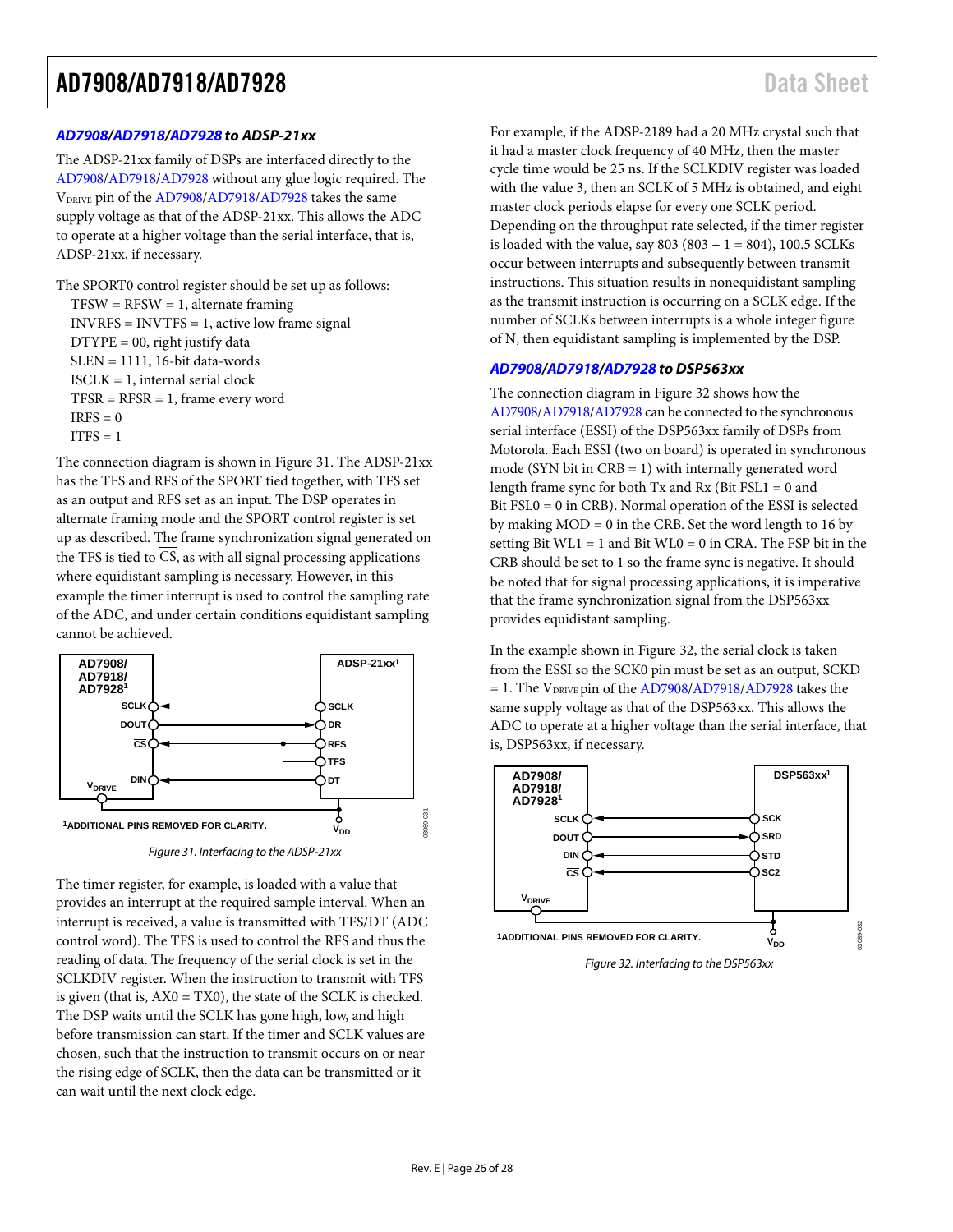#### <span id="page-26-0"></span>**APPLICATION HINTS**

#### *Grounding and Layout*

The [AD7908/](http://www.analog.com/ad7908?doc=ad7908_7918_7928.pdf)[AD7918/](http://www.analog.com/ad7918?doc=ad7908_7918_7928.pdf)[AD7928](http://www.analog.com/ad7928?doc=AD7908_7918_7928.pdf) have very good immunity to noise on the power supplies, as can be seen by the PSRR vs. Supply Ripple Frequency plot, [Figure 6.](#page-12-4) However, care should still be taken with regard to grounding and layout.

The printed circuit board that houses th[e AD7908](http://www.analog.com/ad7908?doc=ad7908_7918_7928.pdf)[/AD7918/](http://www.analog.com/ad7918?doc=ad7908_7918_7928.pdf) [AD7928](http://www.analog.com/ad7928?doc=AD7908_7918_7928.pdf) should be designed so that the analog and digital sections are separated and confined to certain areas of the board. This facilitates the use of ground planes that can be separated easily. A minimum etch technique is generally best for ground planes as it gives the best shielding.

All four AGND pins of the [AD7908/](http://www.analog.com/ad7908?doc=ad7908_7918_7928.pdf)[AD7918/](http://www.analog.com/ad7918?doc=ad7908_7918_7928.pdf)[AD7928](http://www.analog.com/ad7928?doc=AD7908_7918_7928.pdf) should be sunk in the AGND plane. If the [AD7908/](http://www.analog.com/ad7908?doc=ad7908_7918_7928.pdf)[AD7918/](http://www.analog.com/ad7918?doc=ad7908_7918_7928.pdf)[AD7928](http://www.analog.com/ad7928?doc=AD7908_7918_7928.pdf) is in a system where multiple devices require an AGND to DGND connection, the connection should be made at only one point in the plane. Using a star ground point, the connection should be established as close as possible to the [AD7908/](http://www.analog.com/ad7908?doc=ad7908_7918_7928.pdf)[AD7918/](http://www.analog.com/ad7918?doc=ad7908_7918_7928.pdf) [AD7928.](http://www.analog.com/ad7928?doc=AD7908_7918_7928.pdf)

Avoid running digital lines under the device, as these couple noise onto the die. The analog ground plane should be allowed to run under the [AD7908](http://www.analog.com/ad7908?doc=ad7908_7918_7928.pdf)[/AD7918/](http://www.analog.com/ad7918?doc=ad7908_7918_7928.pdf)[AD7928](http://www.analog.com/ad7928?doc=AD7908_7918_7928.pdf) to avoid noise coupling. The power supply lines to th[e AD7908/](http://www.analog.com/ad7908?doc=ad7908_7918_7928.pdf)[AD7918/](http://www.analog.com/ad7918?doc=ad7908_7918_7928.pdf) [AD7928](http://www.analog.com/ad7928?doc=AD7908_7918_7928.pdf) should use as large a trace as possible to provide low impedance paths and reduce the effects of glitches on the power supply line. Fast switching signals, like clocks, should be shielded with digital ground to avoid radiating noise to other sections of the board, and clock signals should never be run near the analog inputs. Avoid crossover of digital and analog signals. Traces on opposite sides of the board should run at right angles to each other. This reduces the effects of

# Data Sheet **AD7908/AD7918/AD7928**

feedthrough through the board. A microstrip technique is by far the best, but is not always possible with a double sided board. In this technique, the component side of the board is dedicated to ground planes while signals are placed on the solder side.

Good decoupling is also important. All analog supplies should be decoupled with 10 μF tantalum in parallel with 0.1 μF capacitors to AGND. To achieve the best performance from these decoupling components, they must be placed as close as possible to the device, ideally right up against the device. The 0.1 μF capacitors should have low effective series resistance (ESR) and effective series inductance (ESI), such as the common ceramic types or surface mount types, which provide a low impedance path to ground at high frequencies to handle transient currents due to internal logic switching.

#### *Evaluating the [AD7908](http://www.analog.com/ad7908?doc=ad7908_7918_7928.pdf)[/AD7918/](http://www.analog.com/ad7918?doc=ad7908_7918_7928.pdf)[AD7928](http://www.analog.com/ad7928?doc=AD7908_7918_7928.pdf) Performance*

The recommended layout for the [AD7908/](http://www.analog.com/ad7908?doc=ad7908_7918_7928.pdf)[AD7918/](http://www.analog.com/ad7918?doc=ad7908_7918_7928.pdf)[AD7928](http://www.analog.com/ad7928?doc=AD7908_7918_7928.pdf) is outlined in the [AD7908/](http://www.analog.com/ad7908?doc=ad7908_7918_7928.pdf)[AD7918/](http://www.analog.com/ad7918?doc=ad7908_7918_7928.pdf)[AD7928](http://www.analog.com/ad7928?doc=AD7908_7918_7928.pdf) evaluation board. The evaluation board package includes a fully assembled and tested evaluation board, documentation, and software for controlling the board from the PC via the eval-board controller.

The eval-board controller can be used in conjunction with the [AD7908](http://www.analog.com/ad7908?doc=ad7908_7918_7928.pdf)[/AD7918/](http://www.analog.com/ad7918?doc=ad7908_7918_7928.pdf)[AD7928](http://www.analog.com/ad7928?doc=AD7908_7918_7928.pdf) evaluation board, as well as many other Analog Devices evaluation boards ending in the CB designator, to demonstrate/evaluate the ac and dc performance of the [AD7908/](http://www.analog.com/ad7908?doc=ad7908_7918_7928.pdf)[AD7918](http://www.analog.com/ad7918?doc=ad7908_7918_7928.pdf)[/AD7928.](http://www.analog.com/ad7928?doc=AD7908_7918_7928.pdf)

The software allows the user to perform ac (fast Fourier transform) and dc (histogram of codes) tests on th[e AD7908/](http://www.analog.com/ad7908?doc=ad7908_7918_7928.pdf) [AD7918](http://www.analog.com/ad7918?doc=ad7908_7918_7928.pdf)[/AD7928.](http://www.analog.com/ad7928?doc=AD7908_7918_7928.pdf) The software and documentation are on a CD shipped with the evaluation board.